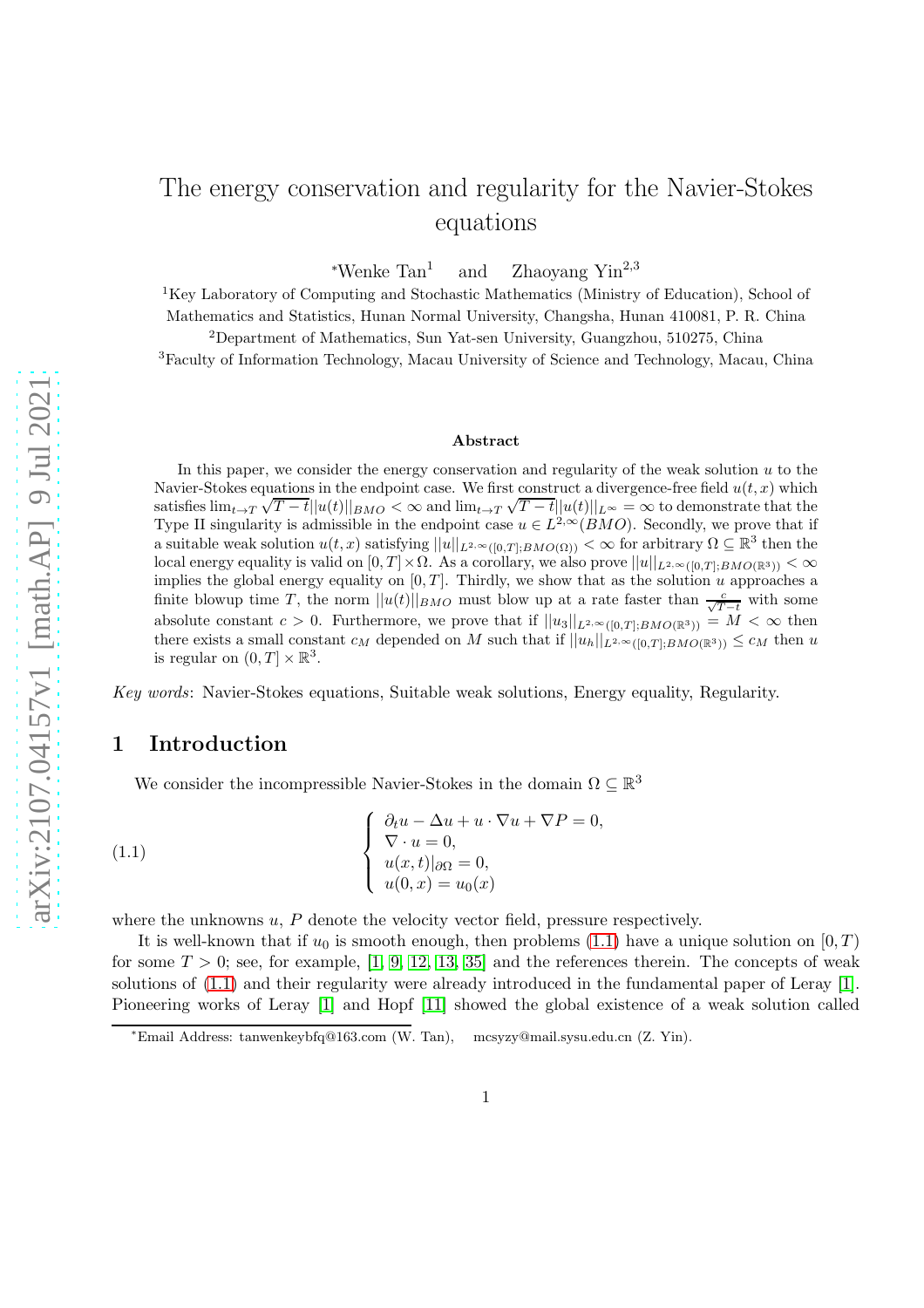Leray-Hopf solution. In three dimensions, however, the question of regularity and uniqueness of weak solutions is an outstanding open problem in mathematical fluid mechanics.

On the one hand, in Leray's paper [\[1\]](#page-19-0), he proved that if  $[0, T)$  is the maximal existence interval of a smooth solution, then for  $p > 3$ , there exists  $c_p > 0$  such that

$$
||u(t, \cdot)||_{L^p(\mathbb{R}^3)} \ge \frac{c_p}{|T-t|^{\frac{p-3}{2p}}}.
$$

This means that as the solution u approaches a finite blowup time T, the norm  $||u(t)||_{L^p}$  with  $3 < p$ must blow up at a rate  $\frac{c_p}{\sqrt{c_p}}$  $\frac{c_p}{|T-t|^{\frac{p-3}{2p}}}$  with some absolute constant  $c_p > 0$ . In general, if u satisfies

$$
||u(t, \cdot)||_{L^p(\mathbb{R}^3)} \leq \frac{C}{|T-t|^{\frac{p-3}{2p}}},
$$

the regularity of the solution at  $t = T$  remains unknown. The well-known Ladyzhenskaya-Prodi-Serrin criteria [\[21,](#page-20-4) [26,](#page-21-1) [29\]](#page-21-2)showed that if  $u \in L^r([0,T], L^s(\mathbb{R}^3))$  for  $\frac{2}{r} + \frac{3}{s} \leq 1, s > 3$  then u is regular on [0, T]. For the endpoint case  $p = 3$ , Escauriaza, Serengin and Sverak [\[6\]](#page-20-5) proved that the  $L^{\infty}L^{3}$ solutions are smooth. This result was improved by Tao  $[33]$  showed that as the solution u approaches a finite blowup time T, the critical norm  $||u(t)||_{L^3}$  must blow up at a rate  $(\log \log \log \frac{1}{T-t})^c$  with some absolute constant  $c > 0$ . The other endpoint case  $p = \infty$  was improved by Kozono and Taniuchi [\[14\]](#page-20-6) proved that  $u \in L^2([0,T]; BMO(\mathbb{R}^3))$  implies the regularity of the solution u to [\(1.1\)](#page-0-0). Since the condition  $||u(t)||_{L^p(\mathbb{R}^3)} \leq \frac{c_p}{2}$  $\frac{c_p}{|T-t|^{\frac{p-3}{2p}}}$  only requires  $u \in L^{q,\infty}(L^p)$  for  $\frac{3}{p} + \frac{2}{q} = 1, p \geq 3$ , it is natural

to generalize the classical Ladyzhenskaya-Prodi-Serrin type criterion into Lorentz spaces. In [\[15\]](#page-20-7), Kim and Kozono proved the local boundedness of a weak solution  $u$  under the assumption that  $||u||_{L^{r,\infty}([0,T];L^{s,\infty}(\mathbb{R}^3))}$  is sufficiently small for some  $(r, s)$  with  $\frac{2}{r} + \frac{3}{s} = 1$  and  $3 \leq s < \infty$ . The limiting case of the regularity criteria derived by Kim and Kozono was proved by He and Wang [\[10\]](#page-20-8) i.e. any weak solution u to the Navier-Stokes equations is regular under the assumption that  $||u||_{L^{2,\infty}([0,T];L^{\infty}(\mathbb{R}^3))}$  is sufficiently small. This results were improved by Wang and Zhang [\[36\]](#page-21-4) which showed that  $||u_3||_{L^{r,\infty}([0,T];L^{s,\infty}(\mathbb{R}^3))} \leq M$  and  $||u_h||_{L^{r,\infty}([0,T];L^{s,\infty}(\mathbb{R}^3))} \leq c_M$  with  $\frac{2}{r} + \frac{3}{s} = 1$  and  $3 < s \leq$  $\infty$  imply the regularity of the suitable weak solution u to Navier-Stokes equations, where  $u_h = (u_1, u_2)$ ,  $u = (u_h, u_3)$  and  $c_M$  is a small constant depending on M. Collecting the results of [\[14,](#page-20-6) [10,](#page-20-8) [36\]](#page-21-4), one should notice that the regularity in the endpoint case  $u \in L^{2,\infty}BMO$  is left open. It is worth pointing out that although the spaces  $L^{2,\infty}L^{\infty}$  and  $L^{2,\infty}BMO$  are on the same scale under the scaling  $(1.6)$ , but we can construct a divergence free field  $u(t,x)$  which satisfies  $\lim_{t\to T} \sqrt{T-t} ||u(t)||_{BMO} < \infty$ and  $\lim_{t\to T} \sqrt{T-t} ||u(t)||_{L^{\infty}} = \infty$  (see Proposition [1.1\)](#page-4-0). It is surprising to some extent because the conditions  $\lim_{t\to T} \sqrt{T-t} ||u(t)||_{BMO} < \infty$  and  $\lim_{t\to T} \sqrt{T-t} ||u(t)||_{L^{\infty}} = \infty$  implies that some Type II blow-up are admissible in the invariant space  $L^{2,\infty}BMO$ . Inspiring by the above observation, it is of interest to investigate the blow-up rate for  $||u(t)||_{BMO}$  as the solution u approaches a finite blow-up time T. This is one of our goals in this paper

On the other hand, it is well-known that the Leray-Hopf weak solutions are weak continuous in  $L^2$ space, but the strong continuity of u in  $L^2$  space is still an open problem in the mathematic theory of Navier-Stokes equations. A sufficient condition for strong continuity of u in  $L^2$  space is the energy equality, as should be expected from the physical point of view. The question of energy equality has of course also been extensively studied for Leray-Hopf solutions of the 3-dimensional Navier-Stokes equations. Lions [\[23\]](#page-20-9) and Ladyzhenskaya [\[20\]](#page-20-10) proved independently that such solutions satisfy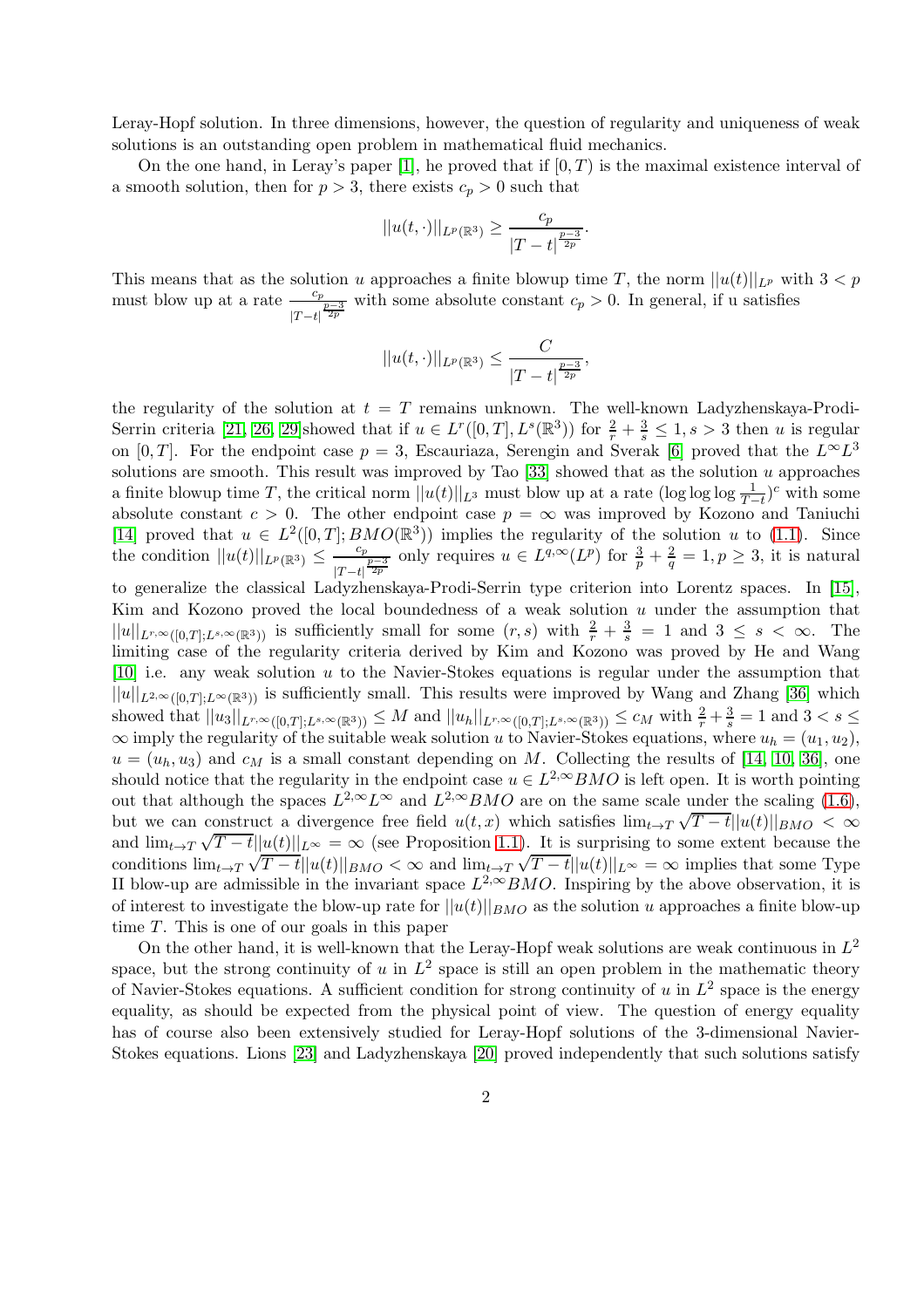the (global) energy equality under the additional assumption  $u \in L^4 L^4$ . Shinbrot in [\[30\]](#page-21-5) proved the energy equality under the extrapolated version of the Lions-Ladyzhěnskaya condition, namely  $\frac{2}{r} + \frac{2}{s} \le 1$  for  $s \ge 4$ . The endpoint case  $u \in L^2L^{\infty}$  was generalized to  $u \in L^2(BMO)$  by Kozono and Taniuchi [\[14\]](#page-20-6). Kukavica [\[16\]](#page-20-11) proved sufficiency of the weaker but dimensionally equivalent criterion  $P \in L^2L^2$ . Cheskidov, Friedlander and Shvydkoy [\[5\]](#page-19-1) proved energy equality for  $u \in L^3D(A^{\frac{5}{12}})$  on a bounded domain; an extension to exterior domains was proved in [\[8\]](#page-20-12) by Farwig and Taniuchi. (Here A denotes the Stokes operator.) Seregin and Sverák [\[27\]](#page-21-6) proved energy equality (regularity, in fact) for suitable weak solutions whose associated pressure is bounded from below in some sense; this paper makes use of the low-dimensionality of the singular set for suitable weak solutions that is guaranteed by the celebrated Caffarelli-Kohn-Nirenberg Theorem [\[3\]](#page-19-2). Leslie and Shvydkoy [\[17\]](#page-20-13); Shvydkoy [\[31\]](#page-21-7) proved energy equality under assumptions on the size and (or structure of the singularity set) in addition to the integrability of the solution. Noticing the gap between the energy conservation criteria  $\frac{1}{q} + \frac{1}{p} = \frac{1}{2}$  and the regularity criteria  $\frac{2}{q} + \frac{3}{p} = 1$ , it is natural to consider the energy conservation at blow-up time. Recently, Leslie and Shvydkoy [\[18\]](#page-20-14) proved that any solution to the 3-dimensional Navier-Stokes Equations in  $\mathbb{R}^3$  which is Type I (i.e.  $||u(t)||_{L^{\infty}} \leq \frac{C}{\sqrt{T}}$  $\frac{C}{T-t}$ ) in time must satisfy the energy equality at the first blowup time  $T$ . This result was improved by Cheskidov and Luo [\[24\]](#page-21-8) by showing  $||u(t)||_{L^{2,\infty}(B^0_{\infty,\infty})}<\infty$  implies energy equality. Based the example constructed in Proposition [1.1,](#page-4-0) we thus consider the energy conservation at some potential Type II blow-up time  $T$  satisfying  $\limsup_{t\to T^-}\sqrt{T-t}||u(t)||_{BMO}<\infty$  and  $\limsup_{t\to T^-}\sqrt{T-t}||u(t)||_{L^{\infty}}=\infty$ .

The tool that we use to address the question of energy conservation is the energy measure which was first introduced in [\[32\]](#page-21-9). The potential failure of energy equality for a solution  $u$  of [\(1.1\)](#page-0-0) can be quantified using a so-called energy measure  $\mathcal{E}$ , which was defined to be the weak- $*$  limit of the measures  $|u(t)|^2 dx$  as t approaches the first possible blowup time. Precisely, assume  $[0, T)$  is the maximal existence interval of a smooth solution to [\(1.1\)](#page-0-0). It is clear that  $|u(t)|^2 dx$  is a bounded sequence of Radon measures, so that when  $t_k \to T^-$  there exists a subsequence  $|u(t_k)|^2 dx$  which converges weak-∗ to some Radon measure  $\mathcal E$  which is called the energy measure at time T.

We introduce the following two quantities, the lower local dimension  $d(x, \mathcal{E})$  of  $\mathcal{E}$  at  $x \in \Omega$ , and the concentration dimension D of  $\mathcal E$  in  $\Omega$ , defined respectively by

(1.2) 
$$
d(x,\mathcal{E}) = \liminf_{r \to 0^+} \frac{\ln \mathcal{E}(B_r(x))}{\ln r},
$$

(1.3) 
$$
D = \inf\{dim_{\mathcal{H}}(S) : S \subset \Omega \text{ compact, and } \mathcal{E}(S) > 0\},\
$$

with the convention that  $D = 3$  if the collection over which the infimum is taken is empty. The local dimension is a standard geometric measure theoretic quantity, see [\[25\]](#page-21-10), while the concentration dimension which assigns a numerical value to the concentration of the energy measure, namely the smallest Hausdorff dimension of a set of positive  $\mathcal{E}\text{-measure}$ , was first introduced in [\[32\]](#page-21-9), together with the energy measure itself.

It is worth pointing out that although the definitions of  $d(x, \mathcal{E})$  and D are local, the results in [\[18\]](#page-20-14) require the solution u must be defined on whole space  $\mathbb{R}^3$ . Hence, the methods which are dependent on a expanding iterative arguments developed in [\[18\]](#page-20-14) can not deal with the energy measure on the domains with boundary. The methods developed in [\[24\]](#page-21-8) have similar limitations. In order to consider energy measure and the energy conservation in arbitrary domain  $\Omega \subseteq \mathbb{R}^3$ , we establish a new iterative method to deal with the energy measure and the local energy equality. Our methods are applicable to other systems for divergence free fields, in particular, to the three-dimensional MHD equations [\[34\]](#page-21-11).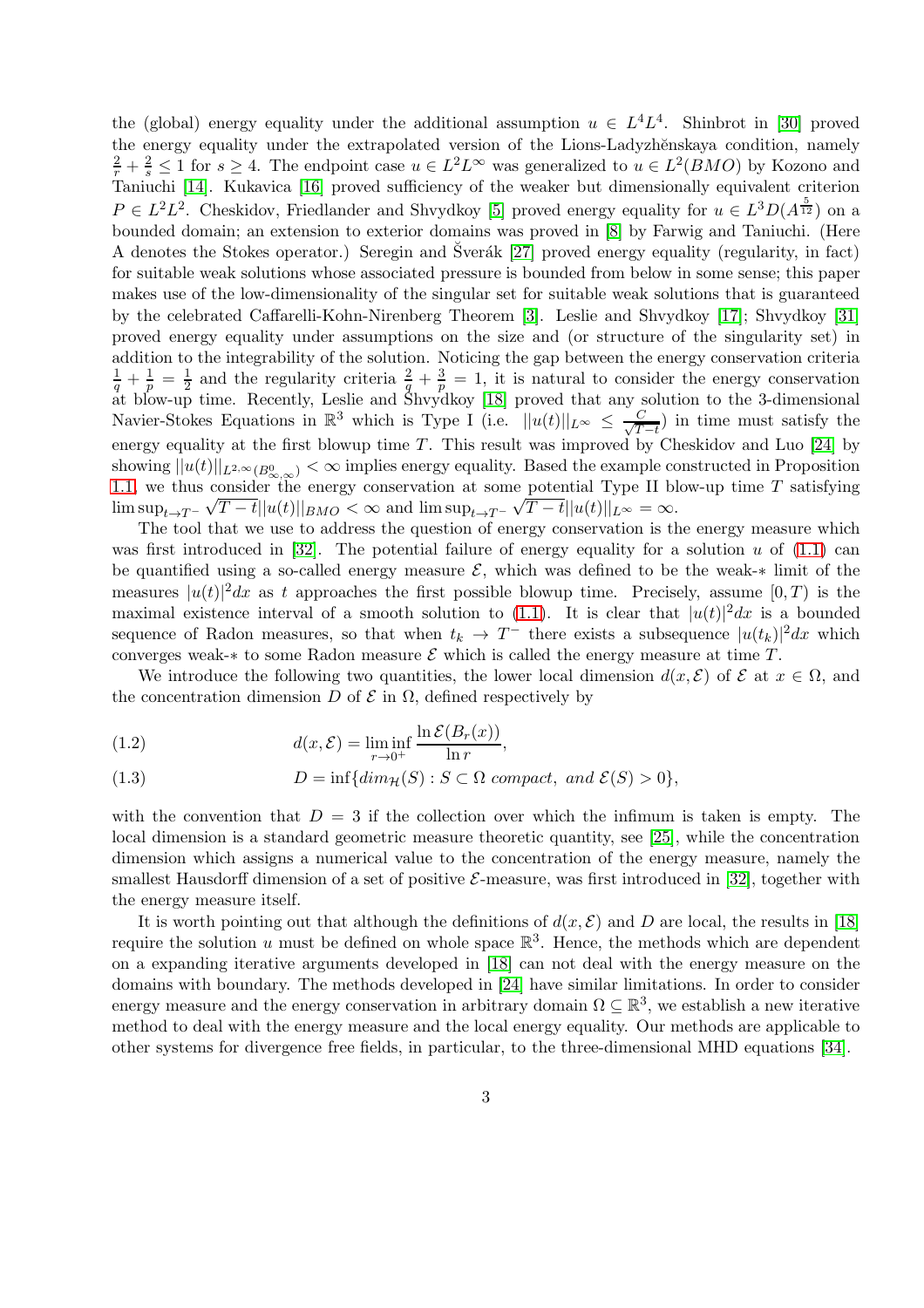### 1.1 Definitions and Notations

Before presenting the main results, we give some notations and definitions. We first recall the definitions of weak and suitable weak solutions of [\(1.1\)](#page-0-0).

**Definition 1.1.** Let  $T > 0$ . The function u is called a Leray-Hopf weak solution of [\(1.1\)](#page-0-0) in  $[0, T] \times \Omega$ if

 $1.u \in L^{\infty}(0,T; L^{2}(\Omega)) \cap L^{2}(0,T; H^{1}(\Omega));$ 

2. There exists a distribution P such that  $(u, P)$  satisfies  $(1.1)$  in the sense of distributions; 3.u satisfies the energy inequality: for a.e.  $t_0 \in [0, t]$  including  $t_0 = 0$ ,

(1.4) 
$$
\int_{\Omega} |u(t,x)|^2 dx + 2 \int_0^t \int_{\Omega} |\nabla u|^2 dx dt \leq \int_{\Omega} |u(t_0,x)|^2 dx.
$$

Furthermore, the pair  $(u, P)$  is called a suitable weak solution to  $(1.1)$  if  $u \in L^3([0, T]; L^3(\Omega)), P \in$  $L^{\frac{3}{2}}([0,T] \times \Omega)$  and the following local energy inequality holds

<span id="page-3-1"></span>
$$
(1.5) \qquad \int_{\Omega} |u(t,x)|^2 \phi dx + 2 \int_0^t \int_{\Omega} |\nabla u|^2 \phi dx dt \le \int_0^t \int_{\Omega} |u|^2 (\partial_t \phi + \Delta \phi) + (|u|^2 + 2P)u \cdot \nabla \phi dx dt
$$

for every nonnegative  $\phi \in C_0^{\infty}((0,T] \times \Omega)$ .

We say a point  $z_0 = (t_0, x_0) \in [0, T] \times \Omega$  is a regular point of solution u to [\(1.1\)](#page-0-0) if there exists a non-empty neighborhood  $\mathcal{O}_{z_0} \subset [0,T] \times \Omega$  of  $z_0$  such that  $u \in L^{\infty}(\mathcal{O}_{z_0})$ . The complement of the set of regular points will be called the singular set.

Let  $(u, P)$  be a solution of  $(1.1)$ . Introduce the scaling

<span id="page-3-0"></span>(1.6) 
$$
u_{\lambda}(t,x) = \lambda u(\lambda^{2}t,\lambda x); \quad P_{\lambda}(t,x) = \lambda^{2} P(\lambda^{2}t,\lambda x),
$$

for arbitrary  $\lambda > 0$ . Then the family  $(u, P)$  is also a solution of [\(1.1\)](#page-0-0). Setting

$$
B_r(x_0) = \{x \in \mathbb{R}^3 : |x - x_0| < r\}, B_r = B_r(0), \ B = B_1,
$$
\n
$$
Q_r(z_0) = B_r(x_0) \times (t_0 - r^2, t_0), \ Q_r = Q_r(0), \ Q = Q_1.
$$

We introduce the following invariant quantities, which are invariant under the natural scaling  $(1.6)$ :

$$
A(u,r,z) = \sup_{t-r^2 \le s \le t} \frac{1}{r} \int_{B_r(x) \times \{s\}} |u|^2 dx; \ B(u,r,z) = \frac{1}{r} \int \int_{Q_r(z)} |\nabla u|^2 dx dt,
$$
  

$$
C(u,r,z) = \frac{1}{r^2} \int \int_{Q_r(z)} |v|^3 dx dt; \ D(P,r,z) = \frac{1}{r^2} \int \int_{Q_r(z)} |P|^{\frac{3}{2}} dx dt.
$$

For simplicity, we introduce the notations

$$
A(u,r) = A(u,r,0); B(u,r) = B(u,r,0); C(u,r) = C(u,r,0); D(P,r) = D(P,r,0).
$$

Let  $\Omega \subset \mathbb{R}^n$  and  $\Omega_T = [0, T] \times \Omega$ . we use  $L^q L^p(\Omega_T)$  to denote the space of measurable functions with the following norm

$$
||f||_{L^qL^p(\Omega_T)} = \begin{cases} \left( \int_0^T (\int_{\Omega} |f(t,x)|^p dx)^{\frac{q}{p}} dt \right)^{\frac{1}{q}}, \ 1 \le q < \infty, \\ \left. \text{ess sup}_{t \in [0,T]} \left\| |f(t,\cdot)| \right\|_{L^p(\Omega)}, \ q = \infty. \end{cases}
$$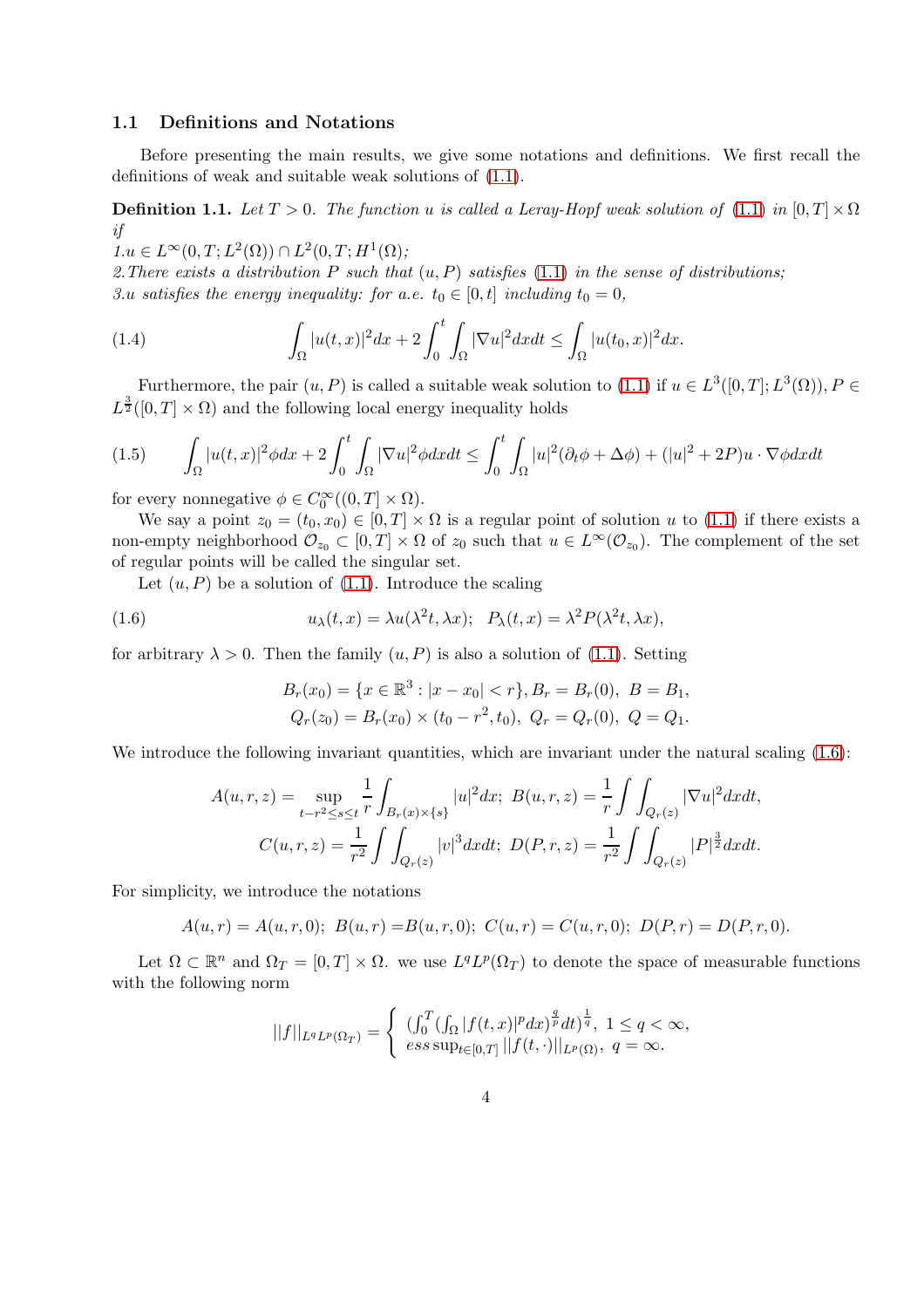The Lorentz space  $L^{r,s}(\Omega)$  is the space of measurable functions with the following norm:

$$
||f||_{L^{r,s}(\Omega)} = \begin{cases} ( \int_0^\infty \sigma^{s-1} |\{x \in \Omega : |f(x)| > \sigma\}^{\frac{s}{r}} d\sigma)^{\frac{1}{s}}, & 1 \le s < \infty, \\ \sup_{\sigma > 0} \sigma |\{x \in \Omega : |f(x)| > \sigma\}^{\frac{1}{r}}, & s = \infty. \end{cases}
$$

We say that a local integrable function f is in  $BMO(\mathbb{R}^3)$  if it satisfies

$$
\sup_{R>0, x_0\in\mathbb{R}^3} \frac{1}{|B_R(x_0)|} \int_{B_R(x_0)} |f(x) - [f]_{B_R(x_0)}| dx < \infty.
$$

A local integrable function f is in  $BMO_{loc}(\mathbb{R}^3)$  if  $f \in BMO(\Omega')$  for any  $\Omega' \subset \mathbb{R}^3$ . Moreover,  $f(t, x)$ is in  $L^{2,\infty}([0,T]; BMO)$  if  $||f(t, \cdot)||_{BMO} \in L^{2,\infty}([0,T]).$ 

Throughout this paper, C is a positive constant and  $C(A1, A2, ...)$  is a positive constant depending on  $A1, A2, \cdots$ .

#### 1.2 Main results

Before the statements of our main results, we show some examples to explain that some potential type II singularity are admissible in the space  $L^{2,\infty}([0,T]; BMO(\mathbb{R}^3))$ .

<span id="page-4-0"></span>Proposition 1.1. Let  $u(x,t) = \mathbb{P}\{\frac{1}{\sqrt{T}}\}$  $\frac{1}{T-t} \Big| \frac{x}{\sqrt{T-t}} \Big|$  $\sqrt{T-t}(-\ln|\frac{x}{\sqrt{T-t}}|)^s\phi(\frac{x}{\sqrt{T-t}})\},\ 0 < s < \frac{2}{3}$ . Here  $\mathbb P$  is the Leray projection and  $\phi$  is a radial cut-off function which equals 1 in  $B_{\frac{1}{2}}$  and vanishes outside of  $B_{\frac{3}{4}}$ . Then, it holds

$$
||u(t)||_{L^2}^2 \sim \sqrt{T-t}, ||\nabla u(t)||_{L^2}^2 \sim \frac{1}{\sqrt{T-t}},
$$
  

$$
||u(t)||_{L^\infty} \ge \frac{1}{(T-t)^{1+\frac{s}{2}}}, ||u(t)||_{BMO} \le \frac{1}{\sqrt{T-t}}.
$$

In particular, it is holding that

$$
\lim_{t\to T} \sqrt{T-t}||u(t)||_{(BMO(\mathbb{R}^3))} < \infty \text{ and } \lim_{t\to T} \sqrt{T-t}||u(t)||_{L^{\infty}} = \infty.
$$

Noticing that  $||u(t)||_{BMO} \leq \frac{C}{\sqrt{T}}$  $\frac{C}{T-t}$  implies  $u \in L^{2,\infty}(BMO)$ , we choose naturally the space  $L^{2,\infty}(BMO)$  as the workspace. We now state our main results.

<span id="page-4-1"></span>**Theorem 1.1.** Let  $(u, P)$  be a suitable weak solution to [\(1.1\)](#page-0-0) on  $[0, T] \times \Omega$  and  $||u||_{L^{2,\infty}([0,T];BMO(\Omega))} =$  $M < \infty$ . Then it is holding that

(1.7) 
$$
\sup_{t-r^2 \le s < t} \frac{1}{r} \int_{B_r(x)} |u|^2 dx + \frac{1}{r} \int \int_{Q_r(z)} |\nabla u|^2 dx dt + \frac{1}{r^2} \int \int_{Q_r(z)} |u|^3 dx dt + \frac{1}{r^2} \int \int_{Q_r(z)} |P|^{\frac{3}{2}} dx dt \le C(\rho, M),
$$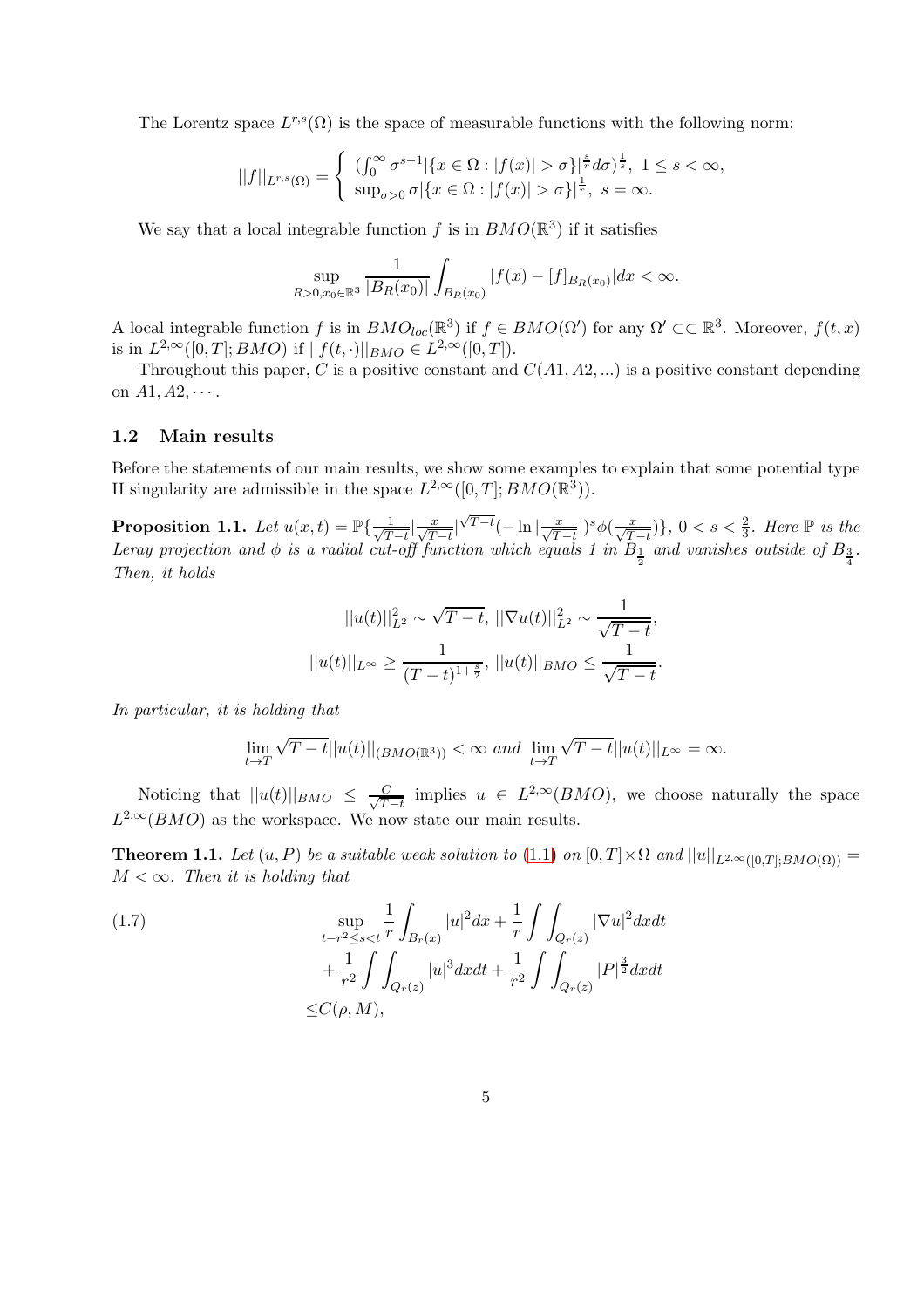where  $Q_{2r}(z) \subset Q_{\rho}(z) \subset (0,T] \times \Omega$ . In particular, fix  $z \in (0,T] \times \Omega$ , there exists a constant  $r_0$ depending on  $d_z = dist(z, \partial([0,T] \times \Omega))$  such that if  $r < r_0$  then it is holding that

(1.8)  
\n
$$
\sup_{t-r^{2} \leq s < t} \frac{1}{r} \int_{B_{r}(x)} |u|^{2} dx + \frac{1}{r} \int \int_{Q_{r}(z)} |\nabla u|^{2} dx dt
$$
\n
$$
+ \frac{1}{r^{2}} \int \int_{Q_{r}(z)} |u|^{3} dx dt + \frac{1}{r^{2}} \int \int_{Q_{r}(z)} |P|^{\frac{3}{2}} dx dt
$$
\n
$$
\leq C(M).
$$

Moreover, we have

(1.9)  $d(x, \mathcal{E}) > 1; \quad D > 1.$ 

As an application of Theorem [1.1,](#page-4-1) we first show that

<span id="page-5-2"></span>**Theorem 1.2.** Assume  $\Omega \subseteq \mathbb{R}^3$ . Let  $(u, P)$  be a solution to the Navier-Stokes equations on  $[0, T) \times$  $\Omega$  which is regular on the time interval  $[0, T)$ . If u experiences singularity in time at  $t = T$  and  $||u||_{L^{2,\infty}([0,T];BMO(\Omega))} = M < \infty$  (or  $\limsup_{t\to T^-} \sqrt{T-t}||u(t)||_{BMO(\Omega)} < \infty$ ), then it is holding

$$
\int_{\Omega} |u(t)|^2 \phi dx + 2 \int_0^t \int_{\Omega} |\nabla u|^2 \phi dx dt
$$
\n
$$
= \int_0^t \int_{\Omega} |u|^2 (\partial_t \phi + \Delta \phi) dx dt + \int_0^t \int_{\Omega} (|u^2| + 2P) u \cdot \nabla \phi dx dt \text{ for all } t \in [0, T]
$$

where  $\phi \in C_0^{\infty}((0,T] \times \Omega)$ .

The second application of Theorem [1.1](#page-4-1) is

<span id="page-5-1"></span>**Theorem 1.3.** Assume  $(u, P)$  be a smooth solution of the Navier-Stokes equations [\(1.1\)](#page-0-0) on  $[0, T) \times \mathbb{R}^3$ and  $u \in L^{2,\infty}([0,T); BMO(\mathbb{R}^3))$  (or  $\limsup_{t \to T^-} \sqrt{T-t} ||u(t)||_{BMO(\mathbb{R}^3)} < \infty$ ) then the energy equality must hold on interval  $[0, T]$ 

(1.10) 
$$
\int_{\mathbb{R}^3} |u(t, \cdot)|^2 dx + 2 \int_0^t \int_{\mathbb{R}^3} |\nabla u|^2 dx dt = \int_{\mathbb{R}^3} |u_0|^2 dx \text{ for } t \in [0, T].
$$

Thirdly, we show a necessary condition for a solution  $u$  of Navier-Stokes equations [\(1.1\)](#page-0-0) developing a singularity at time T

<span id="page-5-0"></span>**Theorem 1.4.** Let  $(u, P)$  be a solution to the Navier-Stokes equations [\(1.1\)](#page-0-0) on  $[0, T) \times \mathbb{R}^3$  which is regular on the time interval  $[0, T)$ . If u satisfies  $||u(t)||_{L^{2,\infty}([0, T]: BMO(\mathbb{R}^3))} \leq c$  for suitable small constant c then u can be continued to the regular solution beyond  $t = T$ . Especially, if u satisfies

$$
\limsup_{t\to T^-} \sqrt{T-t} ||u(t)||_{BMO(\mathbb{R}^3)}\leq c,
$$

then u can be continued to the regular solution beyond  $t = T$ .

**Remark 1.1.** Theorem [1.4](#page-5-0) means that as the solution u of  $(1.1)$  approaches a finite blow-up time  $T$ , the norm  $||u(t)||_{BMO(\mathbb{R}^3)}$  must blow up at a rate  $\frac{c}{\sqrt{T-t}}$ .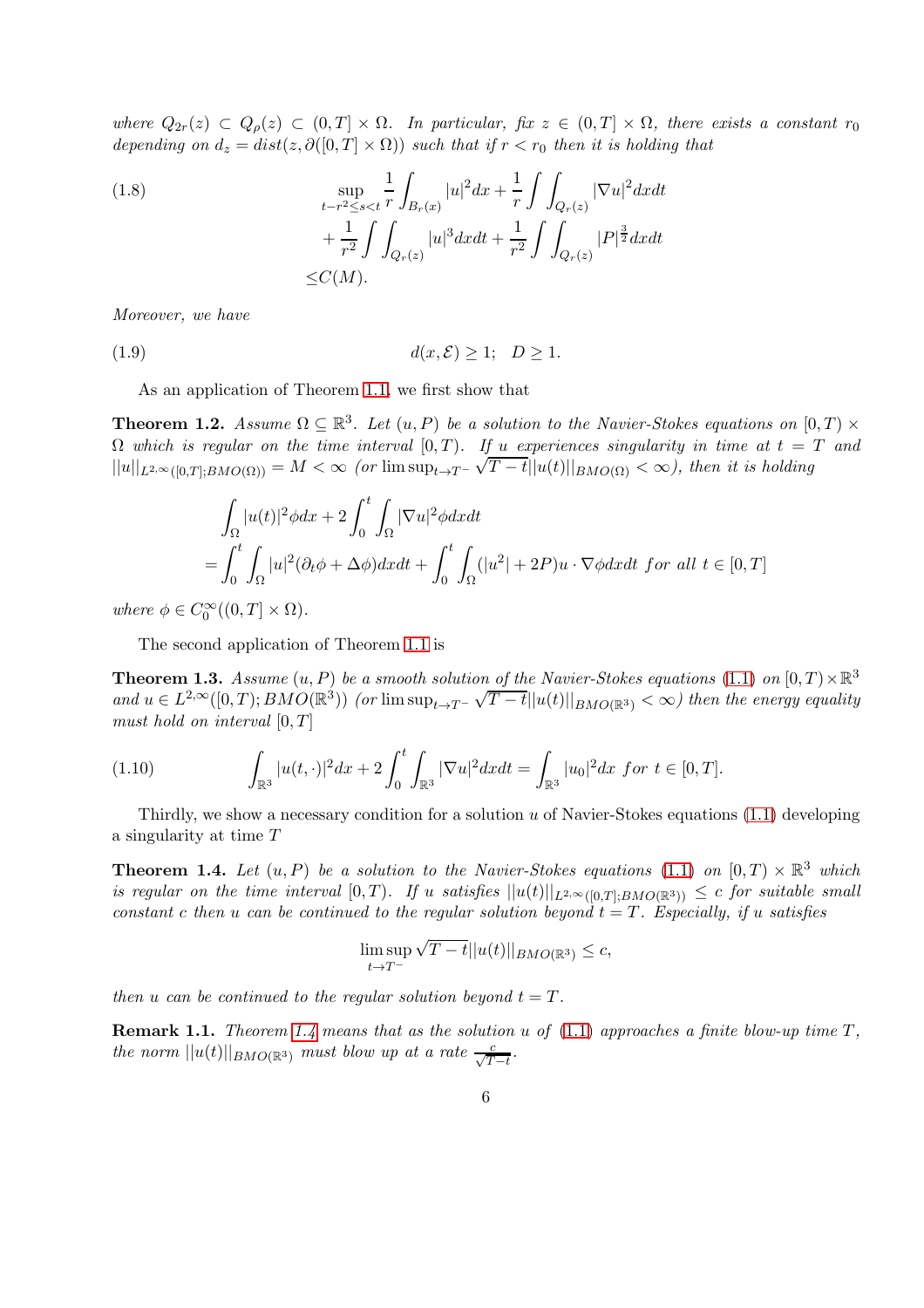Furthermore, we can allow the vertical part of the velocity  $u$  to be large.

<span id="page-6-6"></span>**Theorem 1.5.** Let  $(u, P)$  be a suitable weak solution to  $(1.1)$  on  $[-1, 0] \times \mathbb{R}^3$ . Assume that u satisfies

(1.11) 
$$
||u_3||_{L^{2,\infty}([-1,0];BMO(\mathbb{R}^3))} = M < \infty.
$$

Then there exists a suitable small constant  $\varepsilon_1$  depending on M such that if  $||u_h||_{L^{2,\infty}([-1,0]:BMO(\mathbb{R}^3))} \le$  $\varepsilon_1$  then u is regular in  $[-1,0] \times \mathbb{R}^3$ .

By using Theorem [1.3,](#page-5-1) we obtain some corollaries.

<span id="page-6-5"></span>**Corollary 1.1.** Assume  $(u, P)$  be a Leray-Hopf weak solution to the Navier-Stokes equations [\(1.1\)](#page-0-0) on  $[0,T] \times \mathbb{R}^3$ . If u experiences a finite number of singularities at  $\{t_i\}$ ,  $1 \le i \le N$  in  $[0,T]$  and u satisfies  $\limsup_{t\to t_i}\sqrt{t_i-t}||u(t)||_{BMO(\mathbb{R}^3)} < \infty$ , then u must satisfy energy equality on  $[0,T]$ .

*Proof.* Without loss of generality, we assume  $t_0 \in (0, T)$  and u experiences singularity at  $t_0$  and T. It is clear that u is regular in  $[0, t_0)$  and  $(t_0, T)$ . By Theorem [1.3,](#page-5-1) we have that the energy equality must hold on  $[0, t_0]$  and  $[t_0 + \epsilon, T]$  for  $\epsilon \in (0, \frac{1}{2})$  $rac{1}{2}(T-t_0))$ 

<span id="page-6-0"></span>(1.12) 
$$
\int_{\mathbb{R}^3} |u(s)|^2 dx + \int_0^s \int_{\mathbb{R}^3} |\nabla u|^2 dx dt = \int_{\mathbb{R}^3} |u_0|^2 dx \text{ for } s \in [0, t_0],
$$

$$
(1.13) \qquad \int_{\mathbb{R}^3} |u(\tau)|^2 dx + \int_{t_0 + \epsilon}^{\tau} \int_{\mathbb{R}^3} |\nabla u|^2 dx dt = \int_{\mathbb{R}^3} |u(t_0 + \epsilon)|^2 dx \text{ for } \tau \in [t_0 + \epsilon, T].
$$

To show the energy equality on  $[0, T]$ , it is sufficient to prove

<span id="page-6-4"></span>(1.14) 
$$
\lim_{\epsilon \to 0^+} ||u(t_0 + \epsilon)||^2_{L^2(\mathbb{R}^3)} = ||u(t_0)||^2_{L^2(\mathbb{R}^3)}.
$$

On the one hand, by the weak lower semicontinuity of the  $L^2$  norm of u, we know that

<span id="page-6-3"></span>(1.15) 
$$
||u(t_0)||_{L^2(\mathbb{R}^3)}^2 \leq \liminf_{\epsilon \to 0^+} ||u(t_0 + \epsilon)||_{L^2(\mathbb{R}^3)}^2.
$$

On the other hand, it is well-known that the Leray-Hopf weak solutions on  $\mathbb{R}^3$  satisfy the following strong energy inequality

<span id="page-6-1"></span>
$$
(1.16) \t\t ||u(t)||_{L^{2}(\mathbb{R}^{3})}^{2} + \int_{s}^{t} \int_{\mathbb{R}^{3}} |\nabla u(\tau,x)|^{2} dx d\tau \leq ||u(s)||_{L^{2}(\mathbb{R}^{3})}^{2} \text{ for a.e. } s \in [0,t].
$$

Noticing that [\(1.12\)](#page-6-0) implies  $\lim_{s \to t_0^-} ||u(s)||^2_{L^2(\mathbb{R}^3)} = ||u(t_0)||^2_{L^2(\mathbb{R}^3)}$ . This means by [\(1.16\)](#page-6-1)

$$
(1.17) \t\t ||u(t)||_{L^{2}(\mathbb{R}^{3})}^{2} + \int_{t_{0}}^{t} \int_{\mathbb{R}^{3}} |\nabla u(\tau,x)|^{2} dx d\tau \leq ||u(t_{0})||_{L^{2}(\mathbb{R}^{3})}^{2} \text{ for } t \geq t_{0}.
$$

This implies that

<span id="page-6-2"></span>(1.18) 
$$
||u(t_0)||_{L^2(\mathbb{R}^3)}^2 \geq \limsup_{\epsilon \to 0^+} ||u(t_0 + \epsilon)||_{L^2(\mathbb{R}^3)}^2.
$$

According to [\(1.18\)](#page-6-2) and [\(1.15\)](#page-6-3), we conclude that [\(1.14\)](#page-6-4) is holding.

 $\Box$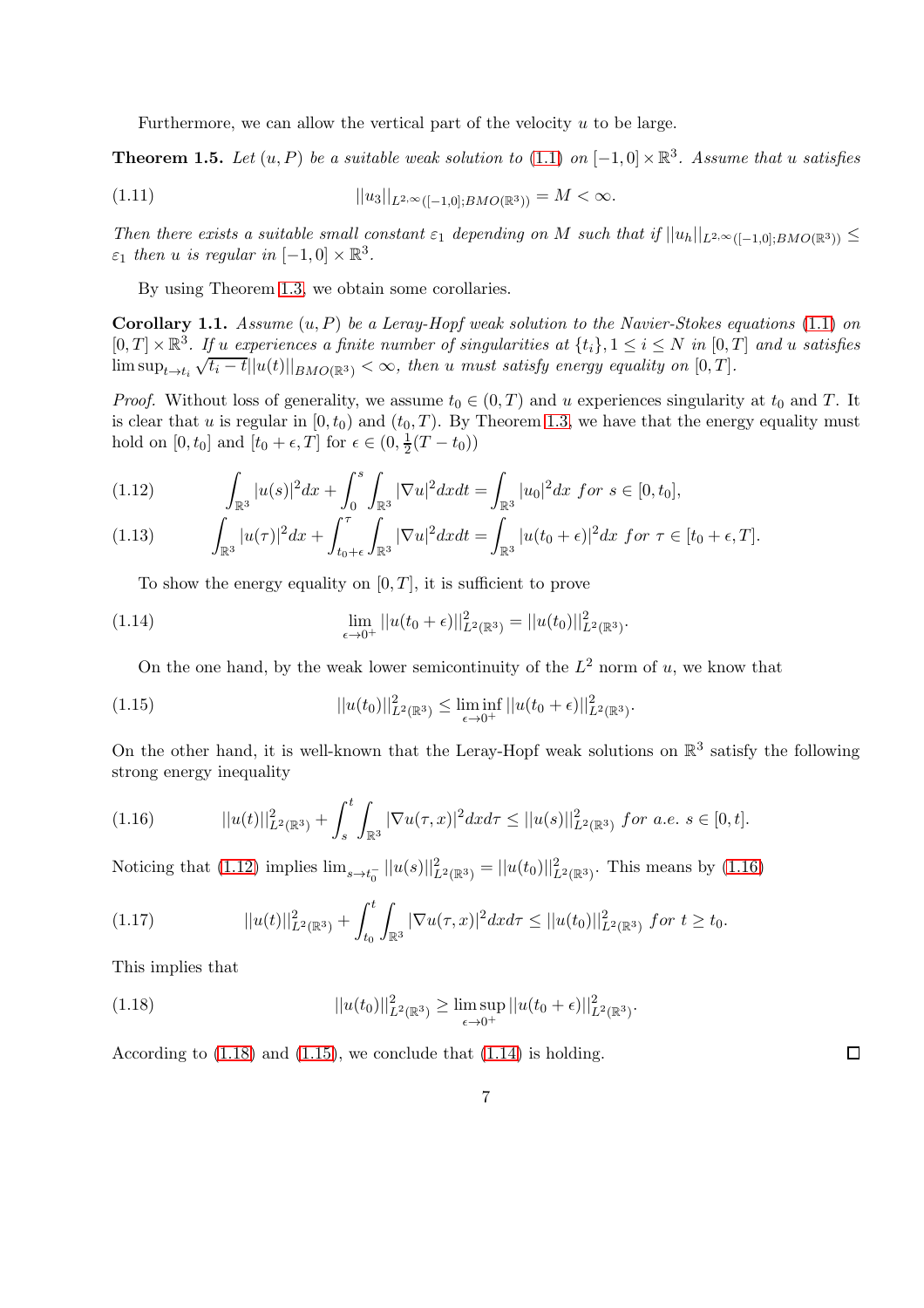If u is a suitable weak solution, by using Theorem [1.1](#page-4-1) and a similar argument as [\[18\]](#page-20-14), we can obtain a stronger conclusion.

<span id="page-7-0"></span>**Corollary 1.2.** Assume  $(u, P)$  be a suitable weak solution to the Navier-Stokes equations [\(1.1\)](#page-0-0) on  $[0, T] \times \mathbb{R}^3$  and  $u \in L^{2,\infty}([0,T], BMO(\mathbb{R}^3))$ , then u must satisfy the energy equality on  $[0, T]$ .

*Proof.* From Theorem [1.1,](#page-4-1) we obtain that  $u \in L^{\infty}((0, T]; \mathcal{M}^{2,1})$ , where  $\mathcal{M}^{2,1}$  is the Morrey space with integrability 2 and rate 1. Since the Morrey space  $\mathcal{M}^{2,1}$  is invariant under shifts  $f \to f(-x_0)$  and the rescaling  $f(x) \to \lambda f(\lambda x)$ , we have by Cannone's Theorem [\[4\]](#page-19-3) that  $u \in L^{\infty} B_{\infty,\infty}^{-1}$ . Consequently, interpolation with the enstrophy space  $L^2H^1 = L^2B_{2,2}^1$  puts the solution u into the Onsager-critical class  $L^3((0,T]B_{3,3}^1)$ , from which we conclude that

$$
\int_{\mathbb{R}^3} |u(t,\cdot)|^2 dx + 2 \int_0^t \int_{\mathbb{R}^3} |\nabla u|^2 dx dt = \int_{\mathbb{R}^3} |u(t_0,\cdot)|^2 dx \text{ for a.e. } t_0 \in (0,t].
$$

By using the fact  $\lim_{t_0\to 0}||u(t_0)||_{L^2} = ||u_0||_{L^2}$ , we deduce the energy conservation

$$
\int_{\mathbb{R}^3} |u(t, \cdot)|^2 dx + 2 \int_0^t \int_{\mathbb{R}^3} |\nabla u|^2 dx dt = \int_{\mathbb{R}^3} |u_0|^2 dx \text{ for } t \in [0, T].
$$

**Remark 1.2.** Proposition [1.1](#page-4-0) and Theorem [1.3](#page-5-1) imply that though the solution u to  $(1.1)$  experiences some potential type II singularity at first blow up time T, the energy equality may still holds on  $[0, T]$ . Hence, Theorem [1.1-](#page-4-1)[1.3](#page-5-1) and Corollary [1.1](#page-6-5)[-1.2](#page-7-0) improve considerably the recent results in  $[18, 14]$  $[18, 14]$ . Theorem [1.4](#page-5-0)[-1.5](#page-6-6) show a precise blow up rate for the BMO norm of the solution  $u$  to  $(1.1)$  and improve considerably the results in [\[36,](#page-21-4) [10,](#page-20-8) [15\]](#page-20-7).

**Remark 1.3.** In recent work of Cheskidov-Luo [\[24\]](#page-21-8) showed that if  $u \in L^{2,\infty}([0,T];B^0_{\infty,\infty}(\mathbb{R}^3))$ , then the weak solution u of [\(1.1\)](#page-0-0) equations satisfies energy equality. Where, we illustrate that BMO  $\not\subset$  $B_{\infty,\infty}^0$ . For example, let  $h(x) = \ln |x|$ . Obviously, h is in  $BMO(\mathbb{R}^3)$ . We shall show that h is not in  $B^0_{\infty,\infty}(\mathbb{R}^3)$ . Indeed,

$$
\|\ln |x|\|_{B^{0}_{\infty,\infty}} = \sup_{j\geq 1} \|\Delta_j \ln |x|\|_{L^{\infty}},
$$

where

$$
\Delta_j \ln|x| = \mathcal{F}^{-1}\left(\varphi(2^{-j}\xi)\widehat{\ln}|\xi|\right) = 2^{jd} \int_{\mathbb{R}^d} \check{\varphi}\left(2^j(x-y)\right) \ln|y| dy.
$$

Let  $2^j y = z$ , one has

$$
\Delta_j \ln |x| = \int_{\mathbb{R}^d} \check{\varphi} (2^j x - z) \ln (2^{-j} z) dz
$$
  
= 
$$
\int_{\mathbb{R}^d} \check{\varphi} (2^j x - z) (\ln 2^{-j} + \ln z) dz
$$
  
= 
$$
\int_{\mathbb{R}^d} \check{\varphi} (2^j x - z) \ln 2^{-j} dz + \int_{\mathbb{R}^d} \check{\varphi} (2^j x - z) \ln z dz.
$$

Thus we have

$$
\Delta_j \ln(0) = \int_{\mathbb{R}^d} \check{\varphi}(-z) \ln 2^{-j} dz + \int_{\mathbb{R}^d} \check{\varphi}(-z) \ln z dz
$$
  
=  $-j \ln 2 \int_{\mathbb{R}^d} \check{\varphi}(-z) dz + \int_{\mathbb{R}^d} \check{\varphi}(-z) \ln z dz.$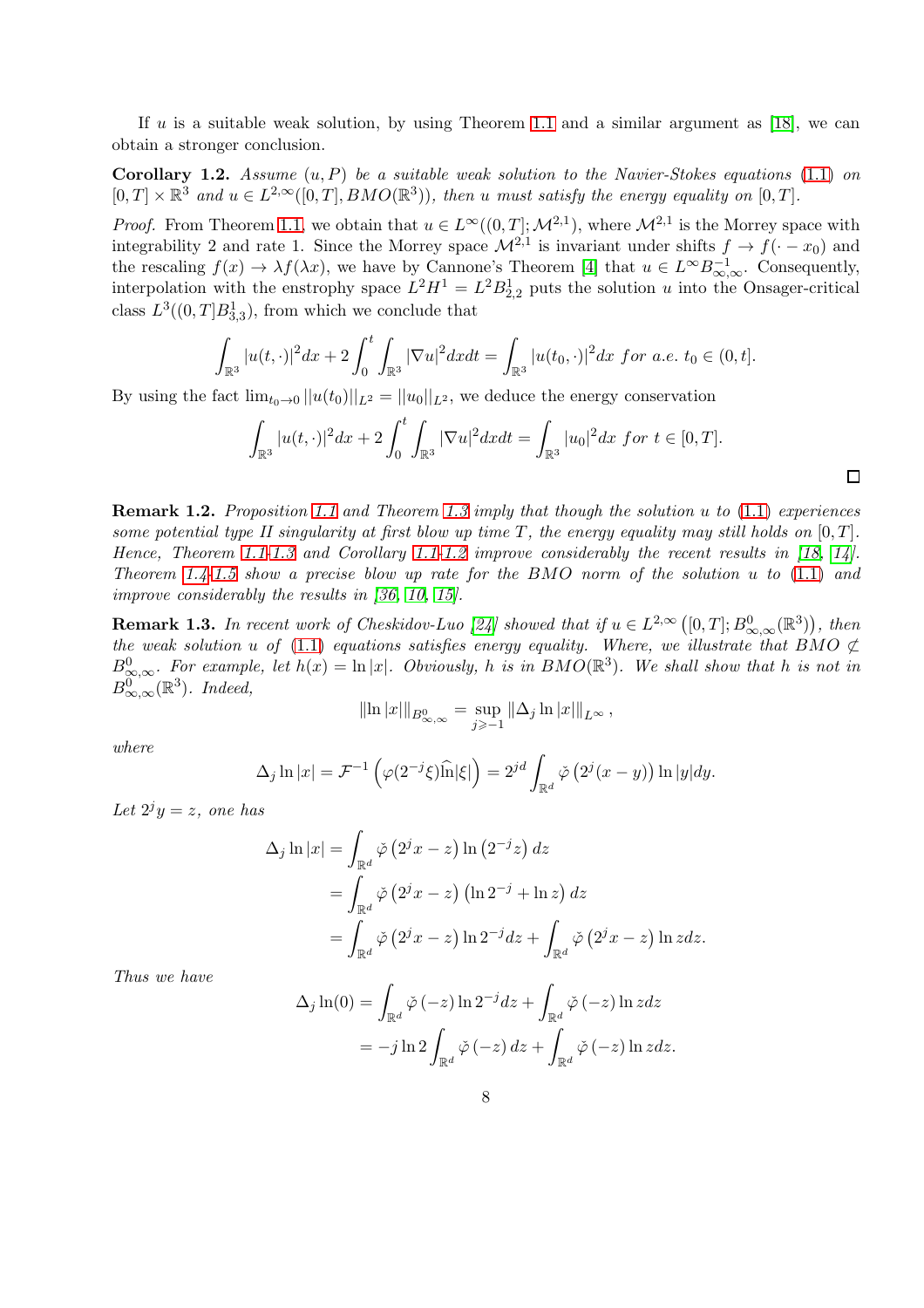Due to  $\check{\varphi} \in \mathcal{S}(\mathbb{R}^d)$ , one has that

$$
\int_{\mathbb{R}^d} \check{\varphi}\,(-z) \ln z \, dz < \infty.
$$

We now choose  $\int_{\mathbb{R}^d} \check{\varphi}(-z) dz \neq 0$ , then

$$
\lim_{j \to \infty} |j \ln 2 \int_{\mathbb{R}^d} \check{\varphi}(-z) \, dz| = \infty.
$$

Clearly,

$$
\|\Delta_j \ln |x|\|_{L^\infty} \sim j
$$

and thus

$$
\|\ln |x|\|_{B^{0}_{\infty,\infty}} = \sup_{j\geq 1} \|\Delta_j \ln |x|\|_{L^{\infty}} = \infty.
$$

It turns out that our result on energy conservation is of independent interest compare to the result of Cheskidov and Luo.

Our paper is organized as follows: in Section 2, we establish some uniform bounds on invariant quantities  $A(r)$ ,  $B(r)$ ,  $C(r)$  and  $D(r)$ ; in Section 3, we prove Theorem [1.1-](#page-4-1)[1.5](#page-6-6) and Proposition [1.1.](#page-4-0)

### 2 The uniform bounds on invariant quantities

Our goals in this section are to show some uniform bounds on invariant quantities under the assumption  $u \in L^{2,\infty}([0,T]; BMO(\Omega)).$ 

<span id="page-8-0"></span>**Lemma 2.1.** Let  $(u, P)$  be a suitable weak solution of  $(1.1)$  in  $[0, T] \times \Omega$  satisfying

$$
||u||_{L^{2,\infty}([0,T];BMO(\Omega))}=M<\infty.
$$

Then it is holding

$$
C(u,r,z) \leq C \frac{r}{\rho} C(u,\rho,z) + C(\frac{\rho}{r})^{\frac{3}{2}} M^{\frac{3}{2}} A^{\frac{3}{4}}(u,\rho,z)
$$

for  $0 < r < \rho$  and  $Q_{\rho}(z) \subset [0, T] \times \Omega$ .

Proof. At almost every time we estimate

(2.1) 
$$
\int_{B_r(x)} |u|^3 dx \le \int_{B_r(x)} |u - u_\rho|^3 dx + C|B_r||u_\rho(x)|^3 = I_1 + I_2
$$

where  $u_{\rho} = \frac{1}{|B_{\rho}|}$  $\int_{B_{\rho}(x)} u dy.$ For  $I_1$ , we have

(2.2)  
\n
$$
I_{1} = \int_{B_{r}(x)} |u - u_{\rho}|^{\frac{3}{2}} |u - u_{\rho}|^{\frac{3}{2}} dx
$$
\n
$$
\leq \left( \int_{B_{\rho}(x)} |u - u_{\rho}|^{2} \right)^{\frac{3}{4}} \left( \frac{1}{|B_{\rho}|} \int_{B_{\rho}(x)} |u - u_{\rho}|^{6} \right)^{\frac{1}{4}} |B_{\rho}|^{\frac{1}{4}}
$$
\n
$$
\leq \rho^{\frac{3}{2}} A(\rho, z)^{\frac{3}{4}} ||u(t)||^{\frac{3}{2}}_{BMO(\mathbb{R}^{3})}.
$$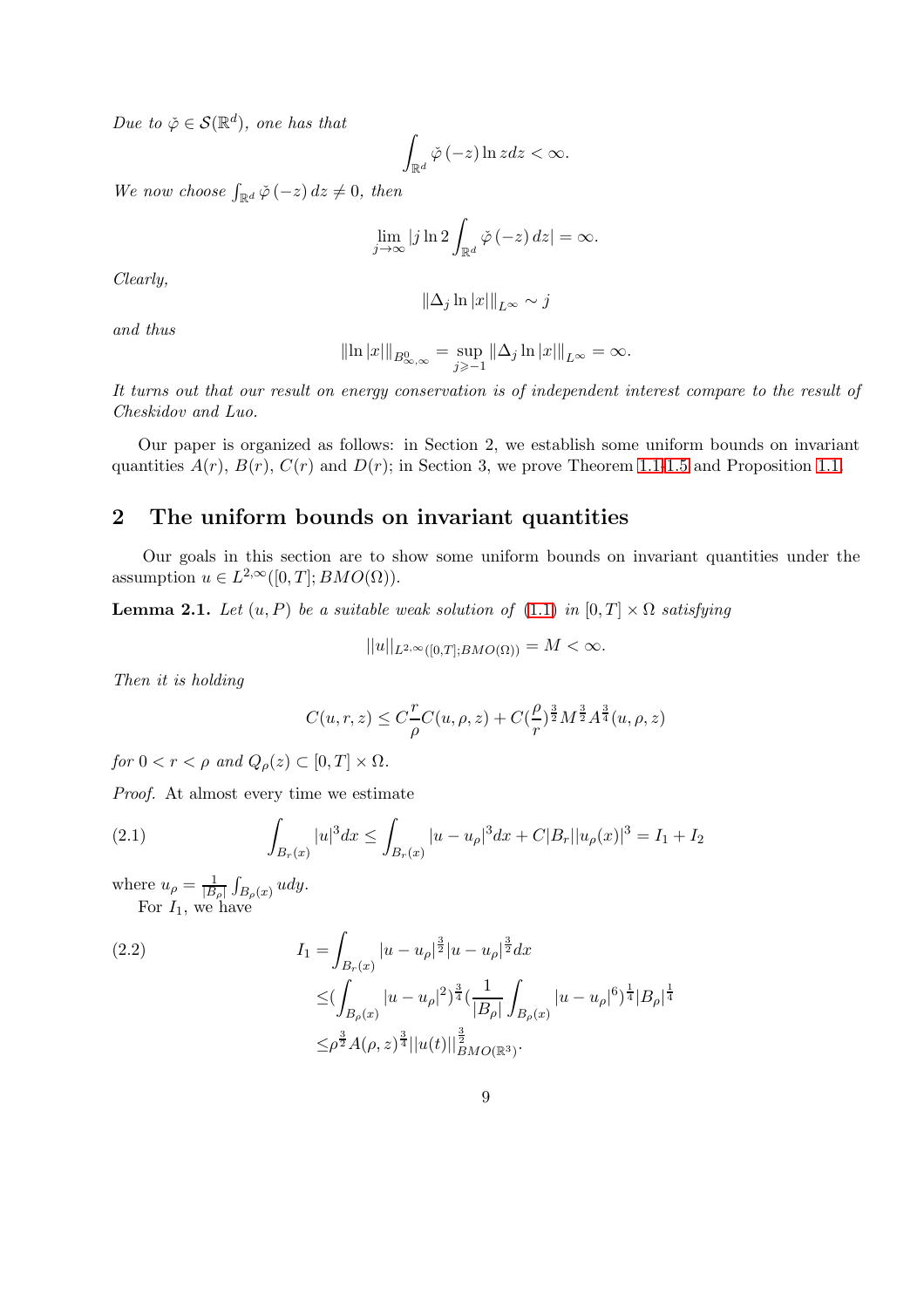For  $I_2$ , we have

(2.3) 
$$
I_2 = |B_r(x)|| \frac{1}{|B_\rho(x)|} \int_{B_\rho(x)} u dy|^3
$$

$$
\leq C(\frac{r}{\rho})^3 \int_{B_\rho(x)} |u|^3 dx.
$$

Summing up the estimates for  $I_1$  and  $I_2$  and integrating with respect to time from  $t - r^2$  to t, we obtain

<span id="page-9-1"></span>
$$
(2.4) \tC(u,r,z) = \frac{1}{r^2} \int \int_{Q_r(z)} |u|^3 dx dt \leq C \frac{r}{\rho} C(u,\rho,z) + (\frac{\rho}{r})^{\frac{3}{2}} r^{\frac{-1}{2}} \int_{t-r^2}^t ||u(s)||_{BMO}^{\frac{3}{2}} ds A^{\frac{3}{4}}(u,\rho,z).
$$

Using the assumption  $||u||_{L^{2,\infty}([0,T];BMO(\mathbb{R}^3))} = M$ , we deduce

<span id="page-9-0"></span>
$$
(2.5)
$$
\n
$$
r^{-\frac{1}{2}} \int_{t-r^2}^t ||u||_{BMO(\mathbb{R}^3)}^{\frac{3}{2}} ds
$$
\n
$$
= \frac{3}{2} r^{-\frac{1}{2}} \int_0^\infty \sigma^{\frac{1}{2}} |\{s \in [t-r^2, t] : ||u(s, \cdot)||_{BMO(\mathbb{R}^3)} > \sigma\} | d\sigma
$$
\n
$$
= \frac{3}{2} r^{-\frac{1}{2}} \{ \int_0^R \sigma^{\frac{1}{2}} |\{s \in [t-r^2, t] : ||u(s, \cdot)||_{BMO(\mathbb{R}^3)} > \sigma\} | d\sigma
$$
\n
$$
+ \int_R^\infty \sigma^{\frac{1}{2}} |\{s \in [t-r^2, t] : ||u(s, \cdot)||_{BMO(\mathbb{R}^3)} > \sigma\} | d\sigma \}
$$
\n
$$
\leq r^{-\frac{1}{2}} (R^{\frac{3}{2}} r^2 + 3R^{-\frac{1}{2}} M^2)
$$
\n
$$
= 2(3^{\frac{3}{4}}) M^{\frac{3}{2}}
$$

where we choose  $R = \sqrt{3}r^{-1}M$ . Substituting [\(2.5\)](#page-9-0) into [\(2.4\)](#page-9-1), we complete the proof of this lemma.

By using Lemma [2.1,](#page-8-0) we deduce some uniform bounds on invariant quantities:

<span id="page-9-4"></span>**Lemma 2.2.** Let  $(u, P)$  be a suitable weak solution of  $(1.1)$  in  $[0, T] \times \Omega$  satisfying

$$
||u||_{L^{2,\infty}([0,T];BMO(\Omega))}=M<\infty.
$$

Then it is holding

<span id="page-9-2"></span>(2.6)

$$
A(u,r,z) + B(u,r,z) + C^{\frac{7}{6}}(u,r,z) + D^{\frac{8}{7}}(P,r,z) \leq C(d_z,M) \text{ for } Q_{2r}(z) \subset Q_{d_z}(z) \subset (0,T] \times \Omega
$$

where  $d_z = dist(z, \partial((0,T] \times \Omega))$ . In particular, fix  $z \in (0,T] \times \Omega$ , there exists a constant  $r_0 > 0$ depending on  $d_z$ , such that if  $r < r_0$  and  $Q_r(z) \subset (0, T] \times \mathbb{R}^3$  then it is holding

<span id="page-9-3"></span>(2.7) 
$$
A(u,r,z) + B(u,r,z) + C^{\frac{7}{6}}(u,r,z) + D^{\frac{8}{7}}(P,r,z) \leq C(M).
$$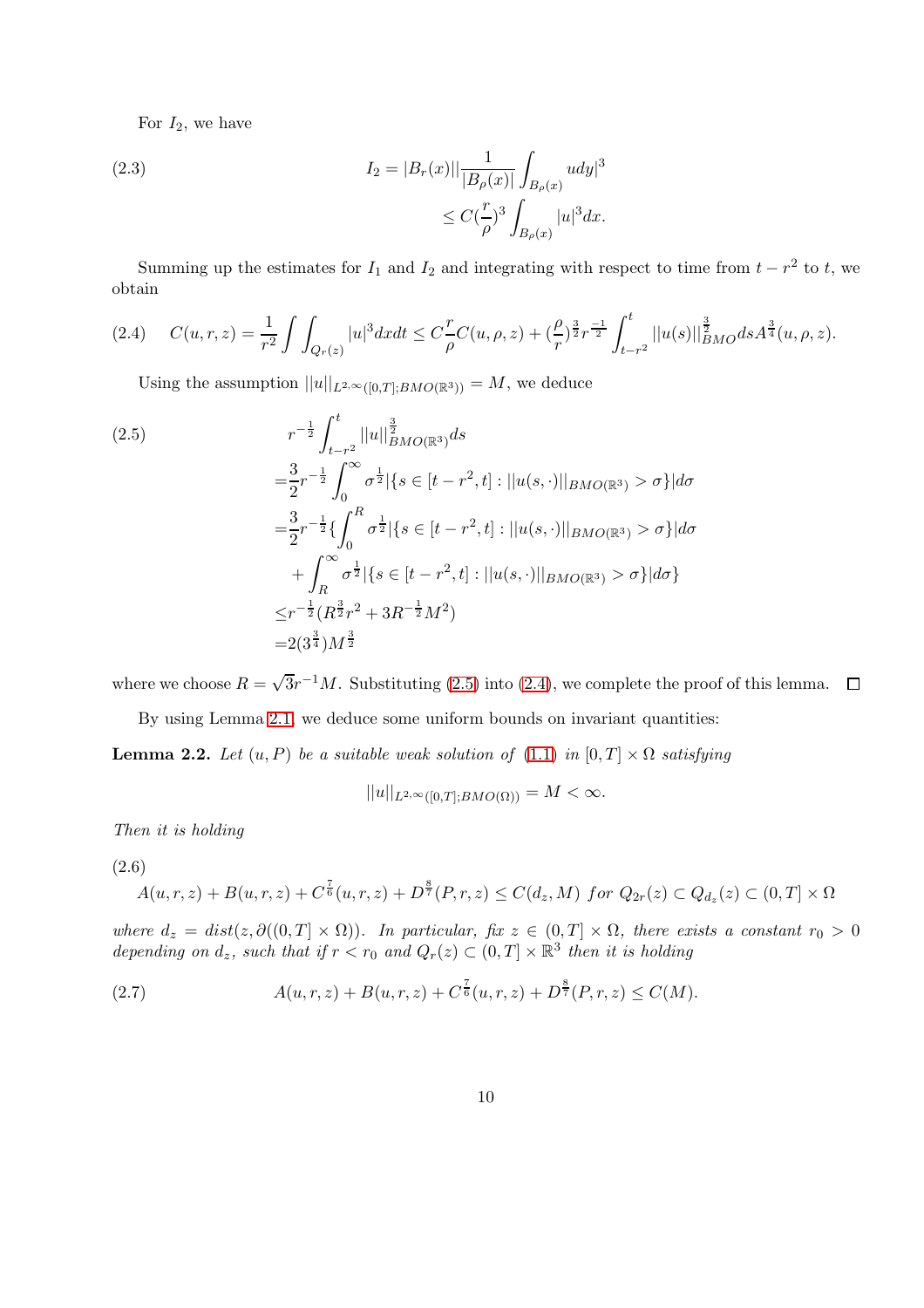*Proof.* Without loss of generality, we set  $z = 0$  and  $\rho \leq d_z$ . Let  $\phi(t, x) = \chi(t, x)\psi(t, x)$  where  $\chi$  is cutoff function which equals 1 in  $Q_{\frac{1}{2}\rho}$  and vanishes outside of  $Q_{\frac{3}{4}\rho}$ . Then let  $\psi = (4\pi(r^2 - t))^{-\frac{3}{2}}e^{-\frac{|x|^2}{4(r^2 - t)}}$  $\sqrt{4(r^2-t)}$ . Direct computations show that  $\phi \geq 0$  and

$$
\partial_t \phi + \Delta \phi = 0 \text{ in } Q_{\frac{1}{2}\rho},
$$

$$
|\partial_t \phi + \Delta \phi| \leq C\rho^{-5} \text{ in } Q_\rho,
$$

$$
C^{-1}r^{-3} \leq \phi \leq Cr^{-3}; \ |\nabla \phi| \leq Cr^{-4} \text{ in } Q_r,
$$

$$
\phi \leq C\rho^{-3}; \ |\nabla \phi| \leq C\rho^{-4} \text{ in } Q_\rho - Q_{\frac{3}{4}\rho}.
$$

Using  $\phi$  as a test function in the local energy inequality [\(1.5\)](#page-3-1), we obtain

<span id="page-10-1"></span>(2.8) 
$$
A(u,r) + B(u,r) \leq C \left(\frac{r}{\rho}\right)^2 A(u,\rho) + C \left(\frac{\rho}{r}\right)^2 C(u,\rho) + C \left(\frac{\rho}{r}\right)^2 C^{\frac{1}{3}}(u,\rho) D^{\frac{2}{3}}(P,\rho)
$$

$$
\leq C \left(\frac{r}{\rho}\right)^2 A(u,\rho) + C \left(\frac{\rho}{r}\right)^2 C(u,\rho) + C \left(\frac{\rho}{r}\right)^2 D(P,\rho).
$$

For  $C(u, \rho)$ , we have by using Lemma [2.1](#page-8-0)

<span id="page-10-0"></span>(2.9) 
$$
C(u,r) \leq C_{\rho}^{T} C(u,\rho) + C_{\rho}^{2} \frac{3}{2} M^{\frac{3}{2}} A^{\frac{3}{4}}(u,\rho).
$$

It remains to show some bounds on  $D(u, r)$ . Let  $\eta(x)$  be a cut-off function which equals 1 in  $B_{3\rho}$ and vanishes outside of  $B_\rho$ . Let  $P_1$  satisfy  $-\Delta P_1 = \partial_{x_i}\partial_{x_j}(u_iu_j\eta)$  and  $P_2 = P - P_1$ . Then, it is clear that  $\Delta P_2 = 0$  in  $B_{\frac{3\rho}{4}}$ . by using the Calderón-Zygmund inequality, we have

$$
\int_{B_{\rho}} |P_1|^{\frac{3}{2}} dx \le C \big(\int_{B_{\rho}} |u|^3 dx\big).
$$

By the properties of harmonic functions, we infer that for  $r \leq \frac{\rho}{2}$  $\frac{\rho}{2}$ ,

$$
\int_{B_r} |P_2|^{\frac{3}{2}} dx \le Cr^3 \sup_{x \in B_r} |P_2(x)|^{\frac{3}{2}} \le C(\frac{r}{\rho})^3 \int_{B_\rho} |P_2|^{\frac{3}{2}} dx.
$$

It then follows that for  $0 < r \leq \frac{\rho}{2}$ 2

$$
\int_{B_r} |P|^{\frac{3}{2}} dx
$$
\n
$$
\leq C \big( \int_{B_\rho} |u|^3 dx \big) + C \big( \frac{r}{\rho} \big)^3 \int_{B_\rho} |P - P_1|^{\frac{3}{2}} dx
$$
\n
$$
\leq C \big( \int_{B_\rho} |u|^3 dx \big) + C \big( \frac{r}{\rho} \big)^3 \int_{B_\rho} |P|^{\frac{3}{2}} dx.
$$

Integrating with respect to t from  $-r^2$  to 0, we obtain, using Hölder inequality,

$$
\int_{Q_r} |P|^{\frac{3}{2}} dx dt \le C \int_{Q_\rho} |u^3| dx dt + C(\frac{r}{\rho})^3 \int_{Q_\rho} |P|^{\frac{3}{2}} dx dt.
$$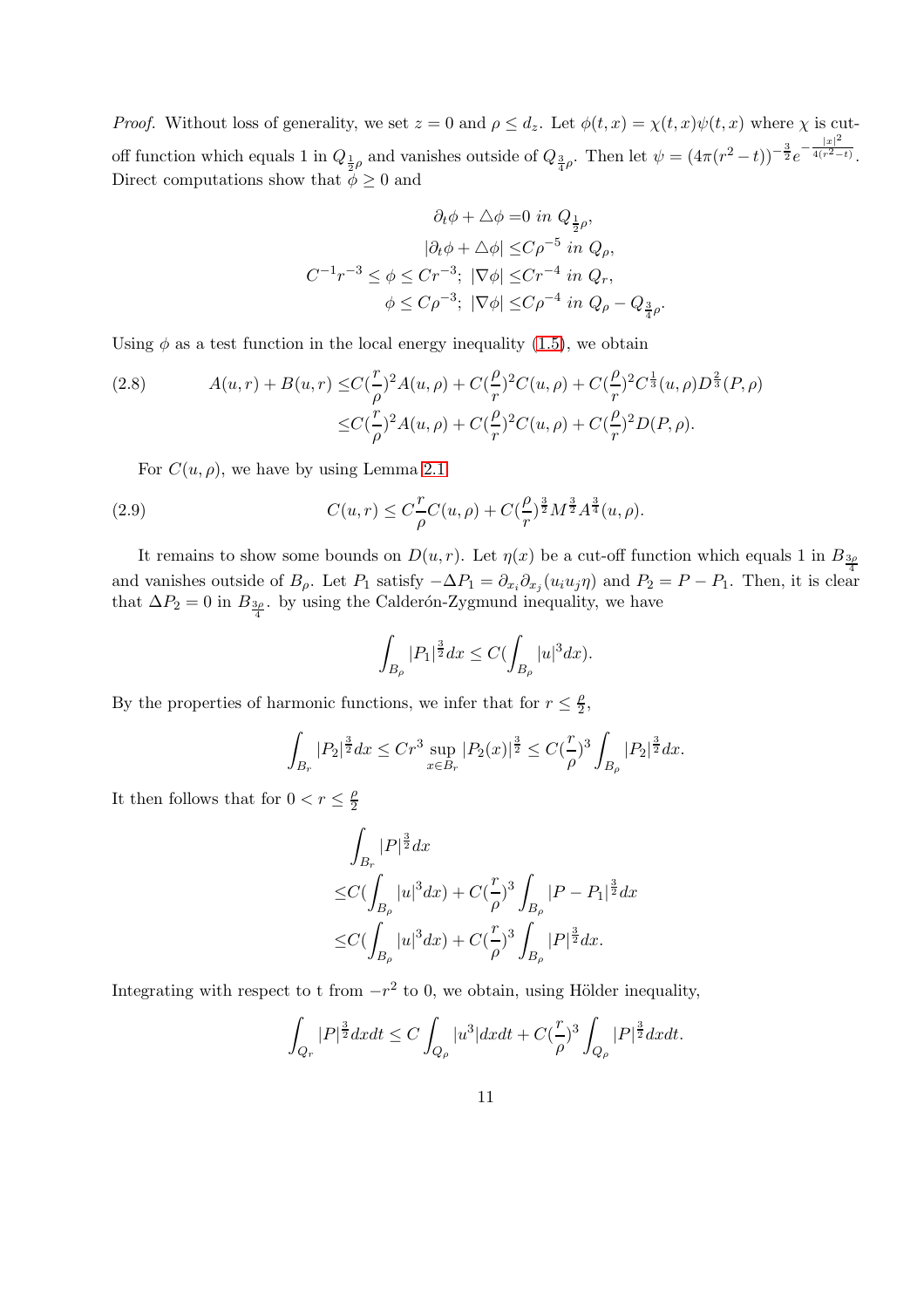This implies

<span id="page-11-0"></span>(2.10) 
$$
D(P,r) \leq C_{\rho}^{T} D(P,\rho) + C_{\gamma}^{2} C(u,\rho).
$$

According to [\(2.10\)](#page-11-0), we have by using Young's inequality

<span id="page-11-1"></span>(2.11) 
$$
D(P,r)^{\frac{8}{7}} \leq C(\frac{r}{\rho})^{\frac{8}{7}} D^{\frac{8}{7}}(P,\rho) + C(\frac{\rho}{r})^{\frac{16}{7}} C(u,\rho)^{\frac{8}{7}} \n\leq C(\frac{r}{\rho})^{\frac{8}{7}} D^{\frac{8}{7}}(P,\rho) + (\frac{r}{\rho})^{\frac{7}{6}} C(u,\rho)^{\frac{7}{6}} + C(\frac{\rho}{r})^{168}.
$$

Similar computations show by using [\(2.9\)](#page-10-0)

<span id="page-11-2"></span>(2.12) 
$$
C^{\frac{7}{6}}(u,r) \leq C(\frac{r}{\rho})^{\frac{7}{6}}C^{\frac{7}{6}}(u,\rho)+(\frac{r}{\rho})^2A(u,\rho)+C(\frac{\rho}{r})^{21}M^{14}.
$$

By using Young's inequality, we deduce from [\(2.8\)](#page-10-1)

<span id="page-11-3"></span>
$$
(2.13) \qquad A(u,r)+B(u,r)\leq C\left(\frac{r}{\rho}\right)^{2}A(u,\rho)+\left(\frac{r}{\rho}\right)^{\frac{7}{6}}C^{\frac{7}{6}}(u,\rho)+\left(\frac{r}{\rho}\right)^{\frac{8}{7}}D^{\frac{8}{7}}(P,\rho)+C\left(\left(\frac{\rho}{r}\right)^{21}+\left(\frac{\rho}{r}\right)^{24}\right).
$$

Summing up the estimates [\(2.11\)](#page-11-1), [\(2.12\)](#page-11-2) and [\(2.13\)](#page-11-3), we obtain by defining  $G(r) = A(u,r) +$  $B(u,r) + C^{\frac{7}{6}}(u,r) + D^{\frac{8}{7}}(P,r)$ 

<span id="page-11-4"></span>(2.14) 
$$
G(r) \leq C(\frac{r}{\rho})^{\frac{8}{7}}G(\rho) + (C + M^{14})(\frac{\rho}{r})^{168}
$$

where we have used the fact  $\frac{r}{\rho} < 1$ .

Fix  $\theta = \min\{\frac{1}{2}$  $\frac{1}{2}, \frac{1}{C^7}$  and set  $r = \theta^k \rho$  for  $k \in \mathbb{N}$ , [\(2.14\)](#page-11-4) yields

(2.15) 
$$
G(\theta^k \rho) \leq \theta G(\theta^{k-1} \rho) + C(1 + M^{14})\theta^{-168}.
$$

By a standard iterative argument, we deduce that

(2.16) 
$$
G(r) \leq C \frac{r}{\rho} G(\rho) + C(1 + M^{14}) \text{ for } r \leq \frac{\rho}{2}.
$$

This means [\(2.6\)](#page-9-2).

In particular, by choosing  $r_0$  satisfying  $C_{\overline{d_r}}^{r_0}$  $\frac{r_0}{d_z}G(d_z) \leq M$ , we obtain [\(2.7\)](#page-9-3).

We conclude this section by giving a uniform bound on  $C(u, r, z)+D(P, r, z)$  when  $||u||_{L^{2,\infty}(BMO(\mathbb{R}^3))}$ is suitable small.

 $\Box$ 

<span id="page-11-5"></span>**Lemma 2.3.** Let  $(u, P)$  be a suitable weak solution of  $(1.1)$  in  $[0, T] \times \mathbb{R}^3$ . Fix  $\varepsilon > 0$ , there exists  $constant \ c \ and \ r^* \ such \ that \ if$ 

$$
||u||_{L^{2,\infty}([0,T];BMO(\mathbb{R}^3))} \leq c,
$$

then it is holding

(2.17)  $C(u, r, z) + D(P, r, z) \le \varepsilon, \text{ for } 0 < r \le r^*,$ 

where  $r^*$  is depending on  $d_z$ .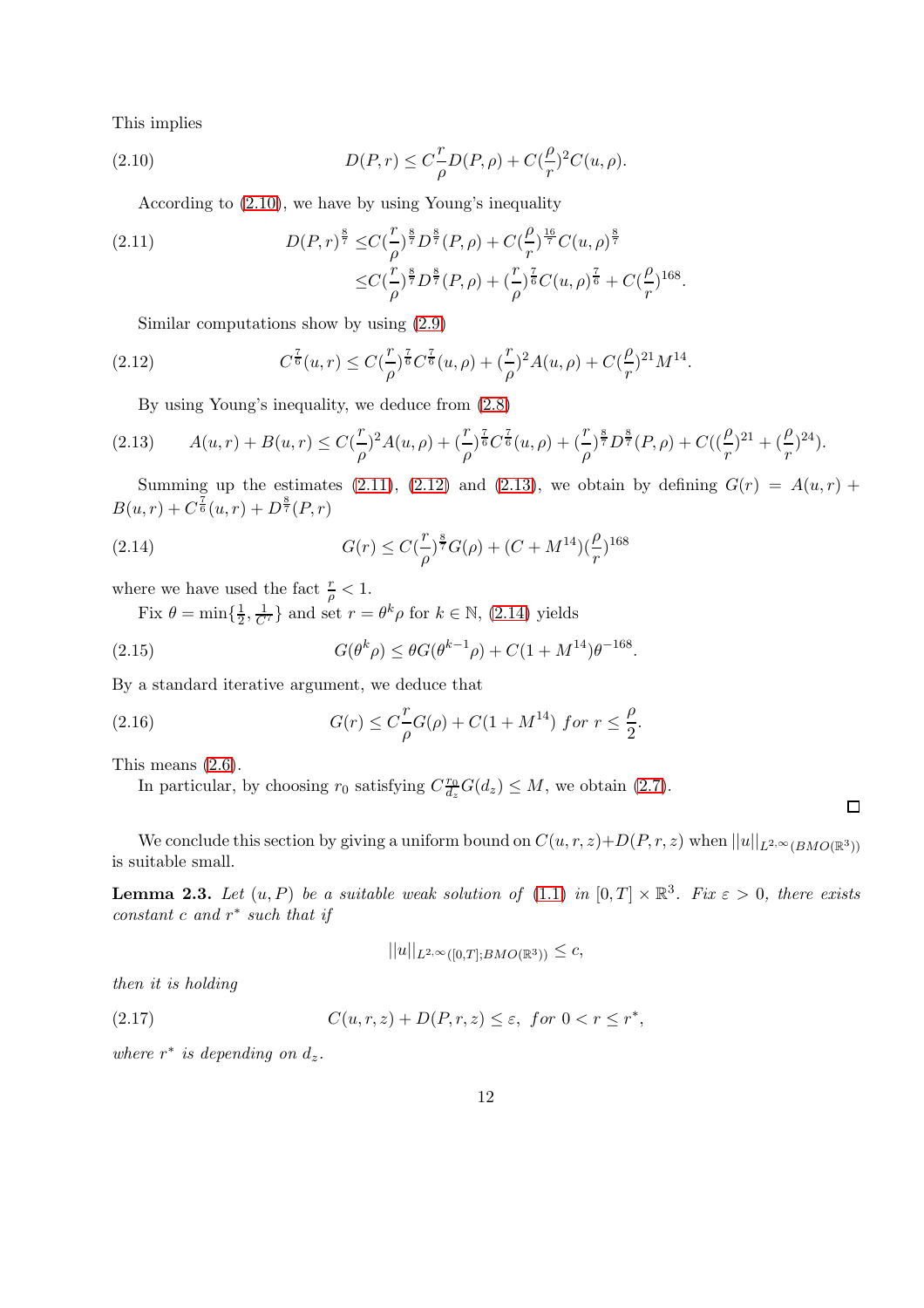*Proof.* Without loss of generality, we assume  $c \leq 1$ . Firstly, from Lemma [2.2,](#page-9-4) we have that there exists  $r_0 > 0$  depending on  $d_z$  such that if  $\rho \leq r_0$ , then it is holding

<span id="page-12-0"></span>(2.18) 
$$
C(u, \rho, z) + D(P, \rho, z) + A(u, \rho, z) + B(u, \rho, z) \leq C.
$$

Then we deduce by choosing  $\rho \le r_0$  in [\(2.9\)](#page-10-0) and using [\(2.18\)](#page-12-0)

$$
C(u, r, z)
$$
  
\n
$$
\leq \frac{r}{\rho}C(u, \rho, z) + C(\frac{\rho}{r})^{\frac{3}{2}}c^{\frac{3}{2}}A^{\frac{3}{4}}(u, \rho, z)
$$
  
\n
$$
\leq \frac{r}{\rho}C(u, \rho, z) + Cc^{\frac{3}{2}}(\frac{\rho}{r})^{\frac{3}{2}}
$$

for  $r \leq \rho$ . We now take  $r = 2^{-k}r_0$  and obtain by a standard iterative argument that

<span id="page-12-1"></span>(2.19)  
\n
$$
C(u, 2^{-k}r_0, z)
$$
\n
$$
\leq \frac{1}{2}C(u, 2^{-k+1}r_0, z) + C(2c)^{\frac{3}{2}}
$$
\n
$$
\leq 2^{-k}C(u, r_0, z) + \sum_{j=0}^{k} 2^{-j}C(2c)^{\frac{3}{2}}
$$
\n
$$
\leq 2^{-k}C(u, r_0, z) + C(2c)^{\frac{3}{2}}.
$$

Similarly, by using  $(2.10)$  and  $(2.19)$ , we get

<span id="page-12-2"></span>(2.20)  
\n
$$
D(u, 2^{-k_0 k}r_0, z)
$$
\n
$$
\leq \frac{1}{2}D(u, 2^{(-k_0(k-1))}r_0, z) + C2^{2k_0}(2^{-k_0(k-1)}C(u, r_0, z) + C(2c)^{\frac{3}{2}})
$$
\n
$$
\leq 2^{-k}D(u, 2^{-k_0}r_0, z) + C2^{2k_0}(2^{-k_0(k-1)}C(u, r_0, z) + C(2c)^{\frac{3}{2}})
$$

where we choose  $k_0$  satisfying  $C2^{-k_0} \leq \frac{1}{2}$  $\frac{1}{2}$ .

Summing up  $(2.19)$  and  $(2.20)$ , we obtain by using  $(2.18)$  that

$$
C(u, 2^{-kk_0}r_0, z) + D(P, 2^{-kk_0}r_0, z)
$$
  
\n
$$
\leq (2^{-k} + 2^{-kk_0})(C(u, r_0, z) + D(P, 2^{-k_0}r_0, z)) + C2^{2k_0}(2^{-kk_0 + k_0}C(u, r_0, z) + (2c)^{\frac{3}{2}})
$$
  
\n
$$
\leq C(2^{-k} + 2^{-kk_0}) + C2^{2k_0}(2^{-kk_0 + k_0}C + (2c)^{\frac{3}{2}}).
$$

We now choose K satisfying  $C(2^{-K} + 2^{-Kk_0} + 2^{-Kk_0+3k_0}) \leq \frac{\varepsilon}{2}$  and  $r^* = 2^{-Kk_0}r_0$ , then we take  $\frac{\varepsilon}{2^{2k_0+1}C}$ <sup>2</sup>/<sub>3</sub> and conclude the Lemma [2.3.](#page-11-5)  $c=\frac{1}{2}$  $rac{1}{2}(\frac{\varepsilon}{2^{2k_0}})$ □

### 3 The proof of main theorems

We first recall two well-known results about the suitable weak solutions to  $(1.1)$ .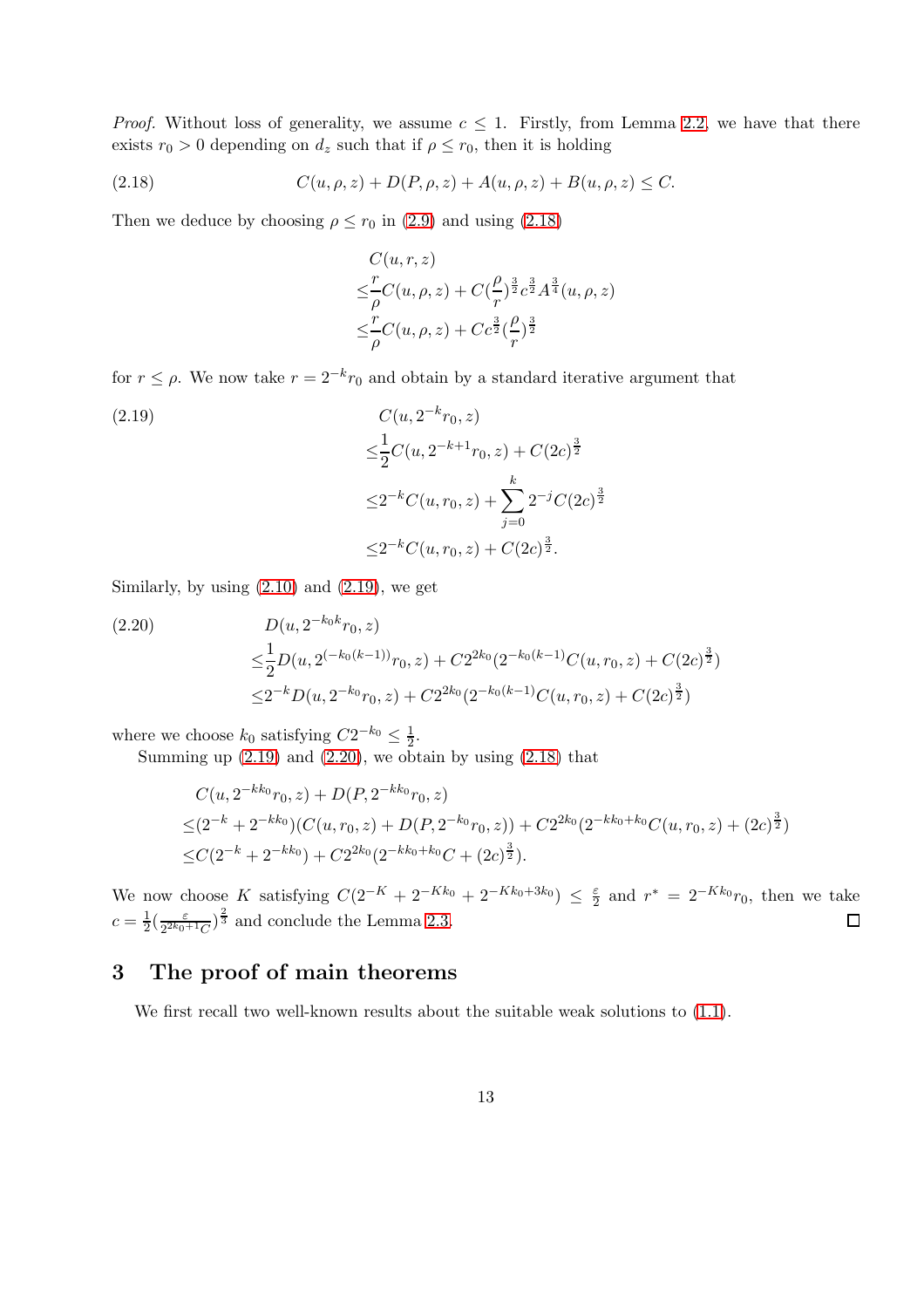<span id="page-13-3"></span>**Proposition 3.1.** [\[22\]](#page-20-15) Let  $(u^k, P^k)$  be a sequence of weak solutions of  $(1.1)$  in  $Q_1$  such that

$$
||u^k||_{L^{\infty}([-1,0];L^2(B))} + ||P^k||_{L^{\frac{3}{2}}(Q)} + ||\nabla u^k||_{L^2(Q)} \le E
$$

and  $(u^k, P^k)$  satisfies the local energy inequality [\(1.5\)](#page-3-1). Suppose that  $(u, P)$  is the weak limit of  $(u^k, P^k)$ ; then  $(u, P)$  is a suitable weak solution of  $(1.1)$  on  $Q$ .

<span id="page-13-2"></span>**Proposition 3.2.** [\[3,](#page-19-2) [22,](#page-20-15) [19\]](#page-20-16) Let  $(u, P)$  be a suitable weak solution of [\(1.1\)](#page-0-0) in  $Q_r(z)$ . There exists  $\varepsilon_0 > 0$  such that if

$$
\frac{1}{r^2} \int_{Q_r(z)} (|u|^3 + |P|^{\frac{3}{2}}) dx dt \le \varepsilon_0,
$$

then *u* is regular in  $Q_{\frac{r}{2}}(z)$ .

We now begin to prove Theorem [1.1](#page-4-1).

Proof. The estimates  $(1.8)-(1.9)$  are direct conclusions of lemma [2.2.](#page-9-4)

For any  $z = (x, T) \in \Omega \times \{T\}$ , set  $d_x = dist(x, \partial \Omega)$ . From (1.8) and the weak lower semicontinuity of the  $L^2$  norm of u, we get

$$
\mathcal{E}(B_r(x)) \le \lim_{t \to T^-} \int_{B_r(x)} |u(t)|^2 dy \le C(d_x, M)r \text{ for } r \le \frac{d_x}{2}.
$$

By the definitions of local dimension  $d(x, \mathcal{E})$ , it is clear that  $d(x, \mathcal{E}) \geq 1$ .

We now prove  $D \geq 1$ . For any compact  $S \subset \Omega$  with  $\dim_{\mathcal{H}}(S) = s^* < 1$ , by the definition of Hausdorff dimension, we have  $H^{s_1}(S) = 0$  for  $s^* < s_1 < 1$ . Then fixing  $0 < \delta < dist(S, \partial \Omega)$ , there exists a collection of open balls  ${B_{r_i}(x_i)}_{i=1}^{\infty}$  satisfying  $r_i \leq \delta$  such that  $S \subset \bigcup_{i=1}^{\infty} B_{r_i}(x_i) \subset \Omega$  and  $\sum_{i=1}^{\infty} r_i^{s_1} \leq 1$ . From this facts, we deduce  $\sum_{i=1}^{\infty} r_i^{s_1} \leq 1$ . From this facts, we deduce

$$
\mathcal{E}(S) \leq \sum_{i=1}^{\infty} \mathcal{E}(B_{r_i}(x_i)) \leq C(M) \sum_{i=1}^{\infty} r_i \leq C(M) \delta^{1-s_1} \sum_{i=1}^{\infty} r_i^{s_1} \to 0 \text{ as } \delta \to 0.
$$

This means  $D \geq 1$ .

#### The proof of Theorem [1.2](#page-5-2)

*Proof.* Assume  $supp\phi(T, x) \equiv \overline{\Omega}_0 \subset \Omega$  and  $d = dist(supp\phi, \partial(\Omega \times [0, T]))$ . From the proof of Lemma [2.2,](#page-9-4) it is clear that

<span id="page-13-0"></span>(3.1) 
$$
\sup_{T-r^2 \le t < T, x \in \bar{\Omega}_0} \frac{1}{r} \int_{B_r(x)} |u(t)|^2 dy \le C(M, d) \text{ for } 0 < r \le \frac{d}{2}.
$$

By the weak lower semicontinuity of the  $L^2$  norm of u, we see that to prove Theorem [1.2](#page-5-2) it is enough to prove

<span id="page-13-1"></span>(3.2) 
$$
\lim_{t \to T^{-}} \int_{\bar{\Omega}_{0}} |u(t)|^{2} dx = \int_{\bar{\Omega}_{0}} |u(T)|^{2} dx.
$$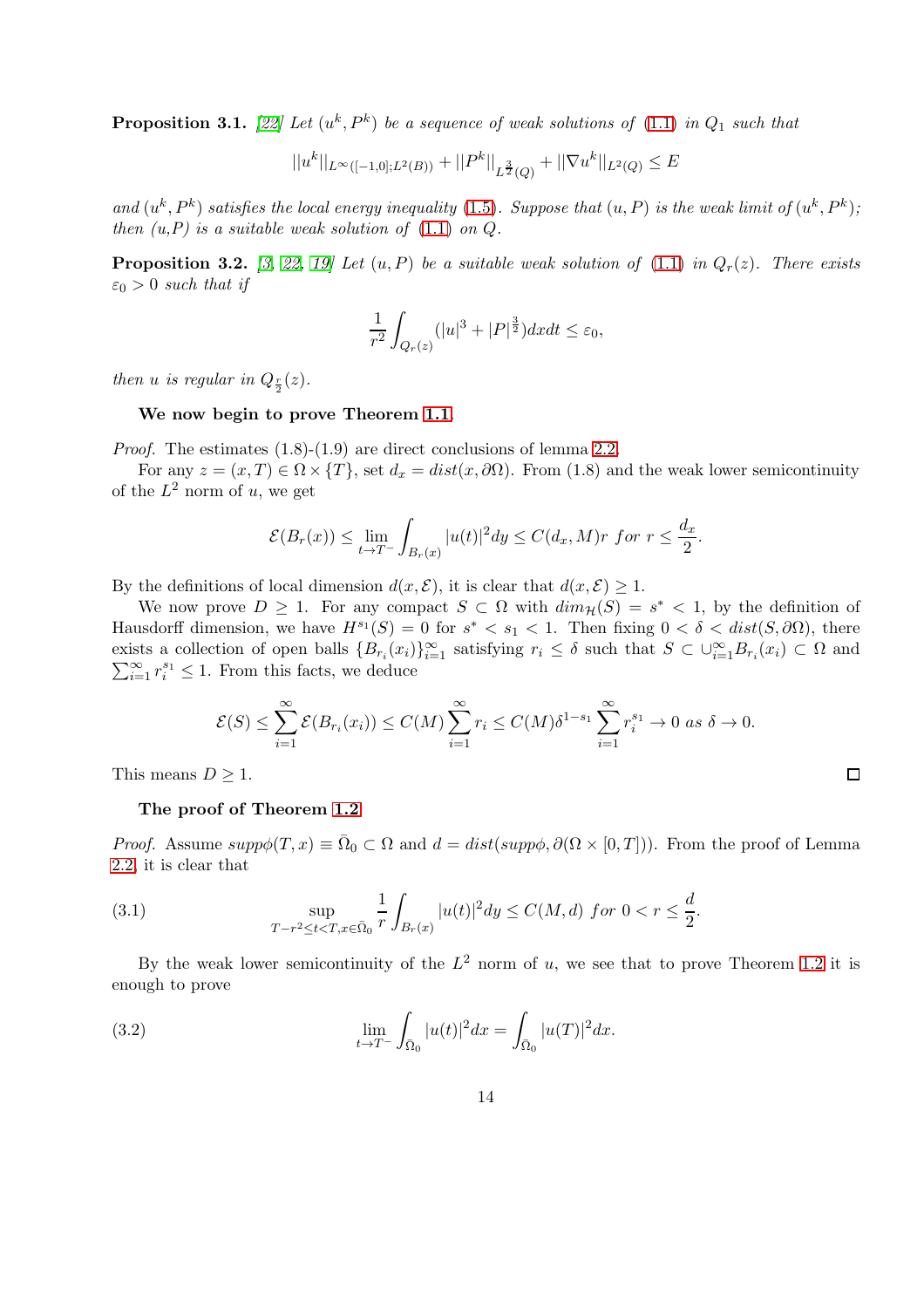Let  $\Sigma$  be the set of all singular points of u at time T. By the well-known Caffarelli-Kohn-Nirenberg Theorem [\[3\]](#page-19-2), we have

$$
H^1(\Sigma) = 0.
$$

This fact implies that for each  $\epsilon > 0$ , there exists a countable family of sets of the form

$$
B_i^{\epsilon} = B_{r_i^{\epsilon}}(x_i^{\epsilon}) \times \{t = T\}
$$

such that

<span id="page-14-0"></span>(3.3) 
$$
r_i^{\epsilon} \leq \frac{d}{2}, \ \Sigma \cap (\bar{\Omega}_0 \times \{t = T\}) \subset \cup B_i^{\epsilon}, \ \sum r_i^{\epsilon} < \epsilon.
$$

Fix  $\varepsilon > 0$  and let

$$
\epsilon = \frac{\varepsilon}{8C(||u_0||_{L^2}, M, d)}.
$$

Then, by  $(3.1)$  and  $(3.3)$ , we have

<span id="page-14-1"></span>
$$
(3.4) \qquad \qquad |\int_{\bigcup B_i^{\epsilon}} |u(t)|^2 dx - \int_{\bigcup B_i^{\epsilon}} |u(T)|^2 dx|
$$
  
\n
$$
\leq \sum_{i} \int_{B_i^{\epsilon}} |u(t)|^2 dx + \sum_{i} \int_{B_i^{\epsilon}} |u(T)|^2 dx
$$
  
\n
$$
\leq 2C(||u_0||_{L^2}, M, d) \sum_{i} r_i^{\epsilon}
$$
  
\n
$$
< 2C(||u_0||_{L^2}, M, d) \epsilon
$$
  
\n
$$
\leq \frac{\epsilon}{4}
$$

for all  $t \in [T - (\frac{d}{2})]$  $\frac{d}{dt}$ )<sup>2</sup>, T, where we have used the fact  $\int_{\bigcup B_i^{\epsilon}} |u(T)|^2 dx \leq \liminf_{t \to T^{-}} \int_{\bigcup B_i^{\epsilon}} |u(t)|^2 dx$  due to the weak lower semicontinuity of the  $L^2$  norm of u.

Set

$$
\omega^{\epsilon} \equiv (\bar{\Omega}_0 \times \{t = T\}) - \cup B_i^{\epsilon}.
$$

For each  $z \in \omega^{\epsilon}$ , there exists a non-empty neighborhood  $\mathcal{O}_z$  such that u is Hölder continuous on  $\mathcal{O}_z \cap ([0,T] \times \bar{\Omega}_0)$ . Since  $\omega^{\epsilon}$  is compact, there exists a non-empty neighborhood  $\mathcal{O}_{\omega}^{\epsilon}$  of the set  $\omega^{\epsilon}$  such that u is continuous in  $\overline{\mathcal{O}}_{\omega}^{\epsilon} \cap ([0, T] \times \overline{\Omega}_0)$ . Hence,

<span id="page-14-2"></span>(3.5) 
$$
|\int_{\omega^{\epsilon}} |u(t)|^2 dx - \int_{\omega^{\epsilon}} |u(T)|^2 dx| < \frac{\epsilon}{2}
$$

for  $|T - t|$  small enough. Combining [\(3.4\)](#page-14-1) and [\(3.5\)](#page-14-2), we obtain

(3.6) 
$$
\lim_{t \to T^{-}} |\int_{\Omega_{0}} |u(t)|^{2} dx - \int_{\Omega_{0}} |u(T)|^{2} dx|
$$
  
\n
$$
\leq \limsup_{t \to T^{-}} |\int_{\omega^{\epsilon}} |u(t)|^{2} dx - \int_{\omega^{\epsilon}} |u(T)|^{2} dx| + \limsup_{t \to T^{-}} |\int_{\cup B_{i}^{\epsilon}} |u(t)|^{2} dx - \int_{\cup B_{i}^{\epsilon}} |u(T)|^{2} dx|
$$
  
\n
$$
<\varepsilon.
$$

This implies [\(3.2\)](#page-13-1) by taking  $\varepsilon \to 0$ .

 $\Box$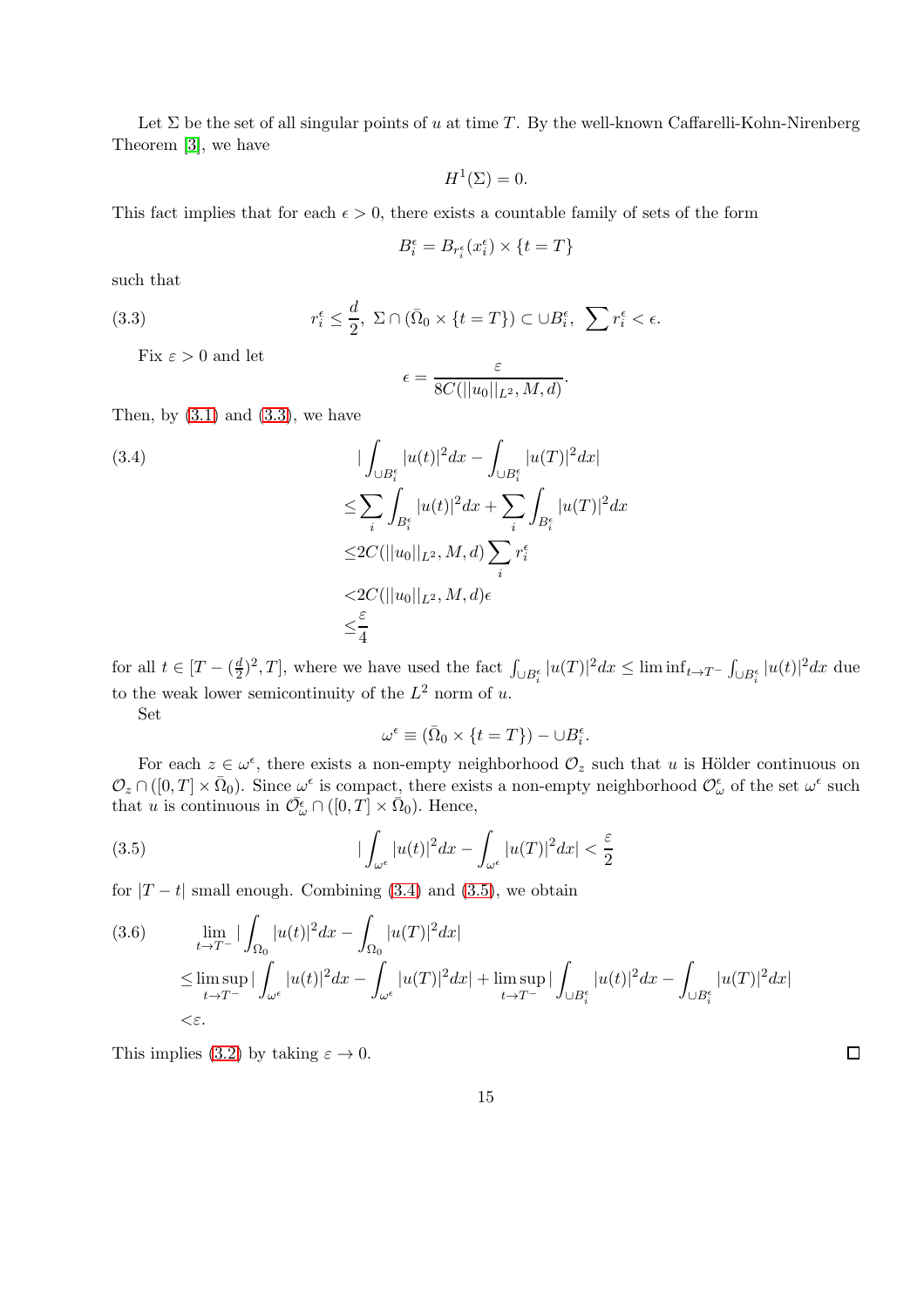#### We now begin to prove Theorem [1.3](#page-5-1)

*Proof.* Since  $u \in L^{2,\infty}([0,T), BMO(\mathbb{R}^3))$ , we deduce that from Theorem [1.2](#page-5-2)

$$
(3.7) \int_{\mathbb{R}^3} |u(t)|^2 \phi dx + 2 \int_0^t \int_{\mathbb{R}^3} |\nabla u|^2 \phi dx dt
$$
  
= 
$$
\int_{\mathbb{R}^3} |u_0|^2 \phi dx + \int_0^t \int_{\mathbb{R}^3} |u|^2 (\partial_t \phi + \Delta \phi) dx dt + \int_0^t \int_{\mathbb{R}^3} (|u^2| + 2P) u \cdot \nabla \phi dx dt \text{ for all } t \in [0, T]
$$

where  $\phi \in C_0^{\infty}([0,T] \times \mathbb{R}^3)$ . Let  $\phi(t,x) = \eta(x)$  be a cut-off function which equals 1 in  $B_R$  and vanishes outside of  $B_{2R}$  for  $R > 0$ . Then we obtain that

$$
(3.8) \qquad \int_{\mathbb{R}^3} |u(t)|^2 \eta dx + 2 \int_0^t \int_{\mathbb{R}^3} |\nabla u|^2 \eta dx dt
$$
  
= 
$$
\int_{\mathbb{R}^3} |u_0|^2 \eta dx + \int_0^t \int_{\mathbb{R}^3} |u|^2 \triangle \eta dx dt + \int_0^t \int_{\mathbb{R}^3} (|u^2| + 2P)u \cdot \nabla \eta dx dt \text{ for all } t \in [0, T]
$$

Noticing that

(3.9) 
$$
|\int_0^t \int_{\mathbb{R}^3} |u|^2 \triangle \eta dx dt| \leq C|T| \sup_{t \in [0,T)} ||u(t)||_{L^2}^2 \frac{1}{R^2},
$$

$$
(3.10) \t |\int_0^t \int_{\mathbb{R}^3} (|u^2| + 2P)u \cdot \nabla \eta dx dt| \leq C(||u||^3_{L^3([0,T];L^3(\mathbb{R}^3))} + ||P||^{\frac{3}{2}}_{L^{\frac{3}{2}}([0,T];L^{\frac{3}{2}}(\mathbb{R}^3))}) \frac{1}{R}.
$$

Taking  $R \to \infty$ , we deduce that from (3.8)

(3.11) 
$$
\int_{\mathbb{R}^3} |u(t)|^2 dx + 2 \int_0^t \int_{\mathbb{R}^3} |\nabla u|^2 dx dt = \int_{\mathbb{R}^3} |u_0|^2 dx.
$$

#### We now prove Theorem [1.4:](#page-5-0)

*Proof.* Fix  $z \in (0,T] \times \mathbb{R}^3$ . From Lemma [2.3,](#page-11-5) there exists  $c > 0$  and  $0 < r^* < d_z$  such that if  $||u||_{L^{2,\infty}([0,T];BMO(\mathbb{R}^3))} \leq c$  then it holds

(3.12) 
$$
C(u,r,z) + D(P,r,z) < \varepsilon_0 \text{ for } 0 < r < r^*.
$$

By Proposition [3.2,](#page-13-2) u is regular on  $[0, T] \times \mathbb{R}^3$ . This complete the proof of Theorem [1.4.](#page-5-0)

### We now turn to the proof of Theorem [1.5,](#page-6-6) this proof is based on the uniform bounds on invariant quantities established in Lemma [2.2](#page-9-4) and a standard blow-up argument.

 $\Box$ 

*Proof.* If the conclusion of the theorem is false, then there exists a constant M and a sequence  $(u^k, P^k)$ whose elements are suitable weak solutions of  $(1.1)$  in  $[-1,0] \times \mathbb{R}^3$  and satisfy

$$
||u_3^k||_{L^{2,\infty}([-1,0];BMO(\mathbb{R}^3))} \leq M, \ ||u_h^k||_{L^{2,\infty}([-1,0];BMO(\mathbb{R}^3))} \leq \frac{1}{k}.
$$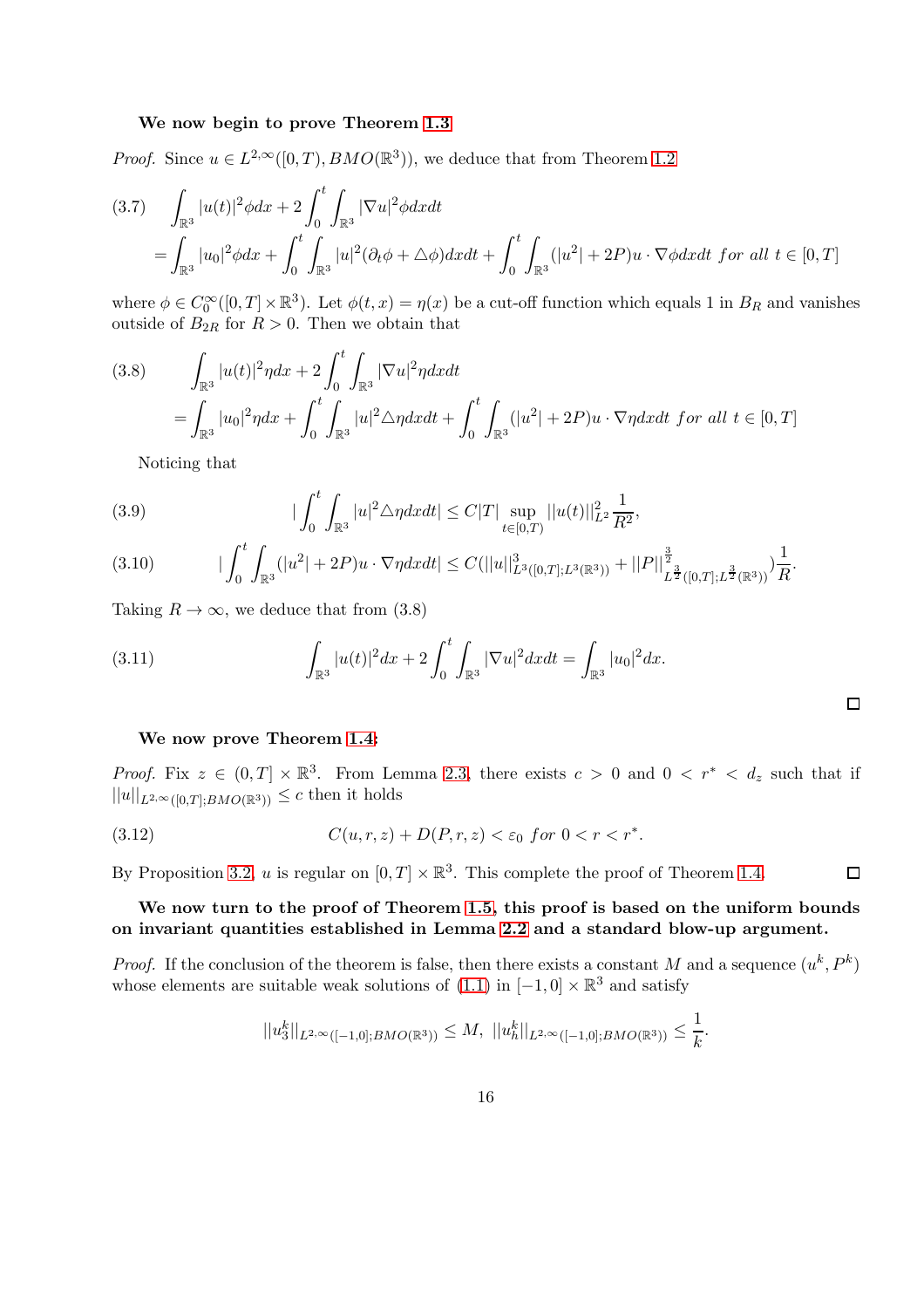Furthermore, we can assume  $u^k$  is singular at  $(0, 0)$ . According to Lemma [2.2,](#page-9-4) there exists a sequence of  ${r_k}$  satisfying

$$
C(u^k, r) + D(P^k, r) \le C(M) \text{ for } 0 < r \le r_k.
$$

Set  $v^k = r_k u(r_k^2 t, r_k x)$  and  $\Pi^k = r_k^2 P(r_k^2 t, r_k x)$ , then it is clear that  $(v^k, \Pi^k)$  are suitable weak solutions to  $(1.1)$  on  $Q$  and satisfy

$$
||v_3^k||_{L^{2,\infty}([-1,0];BMO(B))} \le M, ||v_h^k||_{L^{2,\infty}([-1,0];BMO(B))} \le \frac{1}{k};
$$
  

$$
C(v^k,1)+D(\Pi^k,1) \le C(M).
$$

By the local energy inequality [\(1.5\)](#page-3-1), we obtain

$$
||\partial_t v^k||_{L^{\frac{3}{2}}}\big([-1,0];H^{-2}(B_{\frac{3}{4}})\big)+||v^k||_{L^\infty([-1,0];L^2(B_{\frac{3}{4}}))}+||\nabla v^k||_{L^2([-1,0];L^2(B_{\frac{3}{4}}))}\leq C(M).
$$

According to the well-known Aubin-Lions lemma and Proposition [3.1,](#page-13-3) by passing to a subsequence if necessary, we may deduce that there exists a suitable weak solution  $(v, \Pi)$  to  $(1.1)$  such that

$$
v^k \to v \text{ in } L^3(Q_{\frac{3}{4}}), v^k \to v \in L^\infty([-\frac{9}{16}, 0]; L^2(B_{\frac{3}{4}})),
$$
  

$$
\Pi^k \to \Pi \text{ in } L^{\frac{3}{2}}(Q_{\frac{3}{4}}), \nabla v^k \to \nabla v \text{ in } L^2(Q_{\frac{3}{4}})
$$

as  $k \to \infty$ . In particular, we have by Fatou's lemma

$$
||v_h||_{L^{2,\infty}([-1,0]; BMO(B_{\frac{3}{4}}))}\leq \liminf_{k\to\infty}||v_h^k||_{L^{2,\infty}([-1,0]; BMO(B_{\frac{3}{4}}))}=0.
$$

Therefore, we get  $v_h = b(t)$  with  $b(t) \in L^{\infty}[-\frac{9}{16}, 0]$ . Then by  $\nabla \cdot v = 0$ , we obtain  $\partial_3 v_3 = 0$ . Thus, we deduce that  $(v, \Pi)$  satisfies

(3.13) 
$$
\begin{cases} \partial_t v - \Delta v + \nabla \Pi = -(b_1(t), b_2(t), 0) \cdot \nabla(0, 0, v_3) \text{ in } Q_{\frac{3}{4}},\\ \nabla \cdot v = 0. \end{cases}
$$

By the classical result concerning linear Stokes equations [\[20\]](#page-20-10) and the fact  $b(t) \in L^{\infty}[-\frac{9}{16},0]$ , we have that  $|v| \leq C(M)$  in  $Q_{\frac{1}{2}}$ . However,  $(0,0)$  is a singular point of  $v^k$ , hence, it is holding by using Proposition [3.2,](#page-13-2) [\(2.10\)](#page-11-0) and the fact  $v^k \to v$  in  $L^3(Q_{\frac{3}{4}})$ 

(3.14) 
$$
\varepsilon_0 < \liminf_{k \to \infty} \frac{1}{r^2} \int_{Q_r} (|v^k|^3 + |\Pi^k|^{\frac{3}{2}}) dx dt
$$

$$
\leq \liminf_{k \to \infty} (C(v, r) + \frac{r}{\rho} D(\Pi^k, \rho) + \frac{\rho^2}{r^2} C(v^k, \rho))
$$

$$
= C(v, r) + \frac{\rho^2}{r^2} C(v, \rho) + \liminf_{k \to \infty} \frac{r}{\rho} D(\Pi^k, \rho)
$$

for  $0 < 2r < \rho < \frac{1}{2}$ . From Lemma [2.2](#page-9-4) and the fact  $|v| \le C(M)$  in  $Q_{\frac{1}{2}}$ , we get  $D(\Pi^k, \rho) \le C(M)$  and

$$
\varepsilon_0 < C(M)(r^3+\frac{\rho^5}{r^2}+\frac{r}{\rho}).
$$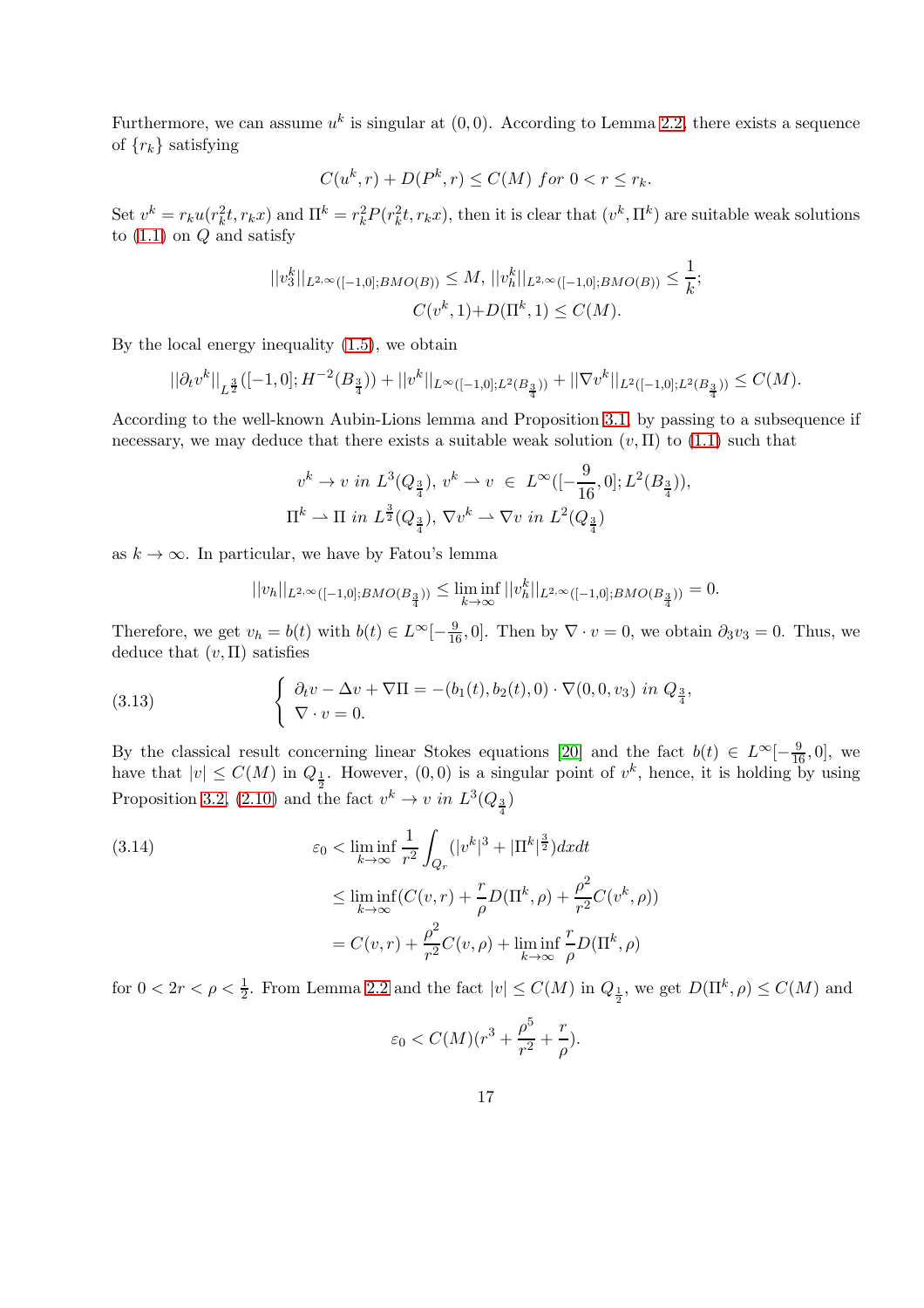By taking  $\rho = \sqrt{r}$ , we infer

$$
\varepsilon_0 < C(M) r^{\frac{1}{2}}.
$$

which, for sufficiently small  $r$ , is a contradiction.

#### Finally, we prove Proposition [1.1.](#page-4-0)

Proof. Firstly, a direct computation shows that

(3.15) 
$$
||u(t)||_{L^2}^2 \sim \sqrt{T-t}, \quad ||\nabla u(t)||_{L^2}^2 \sim \frac{1}{\sqrt{T-t}}.
$$

Secondly, we observe that  $||u(\lambda x)||_{L^{\infty}} = ||u(x)||_{L^{\infty}}$  and  $||u(\lambda x)||_{BMO} = ||u(x)||_{BMO}$ . It is clear that

$$
||u(t)||_{L^{\infty}} = \frac{1}{\sqrt{T-t}} ||\mathbb{P}(|x|^{\sqrt{T-t}}(-\ln|x|)^{s}\phi(x))||_{L^{\infty}},
$$
  

$$
||u(t)||_{BMO} = \frac{1}{\sqrt{T-t}} ||\mathbb{P}(|x|^{\sqrt{T-t}}(-\ln|x|)^{s}\phi(x))||_{BMO}.
$$

Let  $v = \frac{1}{\sqrt{T}}$  $\frac{1}{T-t}|x|^{\sqrt{T-t}}(-\ln|x|)^s\phi(x)$ , it is clear that  $||u||_{L^{\infty}}=||\mathbb{P}v||_{L^{\infty}}$  and  $||u||_{BMO}=||\mathbb{P}v||_{BMO}$ . We first show  $\sqrt{T-t} \nabla v||_{L^3(\mathbb{R}^3)}$  is bounded. Direct computations show that

$$
\int_{\mathbb{R}^3} |\sqrt{T-t}\nabla v|^3 dx
$$
\n
$$
\leq C\left(\int_{\mathbb{R}^3} (T-t)^{\frac{3}{2}} |x|^{3\sqrt{T-t}}^{-3} (-\ln |x|)^{3s} \phi^3(x) dx + \int_{\mathbb{R}^3} |x|^{3\sqrt{T-t}}^{-3} (-\ln |x|)^{3s-3} \phi^3(x) dx + \int_{\mathbb{R}^3} |x|^{3\sqrt{T-t}} (-\ln |x|)^{3s} |\nabla \phi|^3 dx\right)
$$
\n
$$
\leq C\frac{4\pi}{3} ((T-t)^{\frac{3}{2}} \int_0^{\frac{3}{4}} r^{3\sqrt{T-t}} (-\ln r)^{3s} dr + \int_0^{\frac{3}{4}} r^{3\sqrt{T-t}} (-\ln r)^{3s-3} dr + \int_0^{\frac{3}{4}} r^{3\sqrt{T-t}} (-\ln r)^{3s} dr)\n\leq C(I_1 + I_2 + I_3).
$$

For  $I_1$ , it holds by setting  $\eta = -3\sqrt{T-t} \ln r$  that

<span id="page-17-0"></span>(3.16)  
\n
$$
I_{1} = (T - t)^{\frac{3}{2}} \int_{0}^{\frac{3}{4}} r^{3\sqrt{T - t} - 1} (-\ln r)^{3s} dr
$$
\n
$$
= (T - t)^{\frac{3}{2}} \int_{3\sqrt{T - t} \ln \frac{4}{3}}^{\infty} e^{-\eta} \left(\frac{\eta}{3\sqrt{T - t}}\right)^{3s} \frac{d\eta}{3\sqrt{T - t}}
$$
\n
$$
\leq 3^{-3s - 1} (T - t)^{\frac{3 - 3s - 1}{2}} \int_{0}^{\infty} e^{-\eta} \eta^{3s} d\eta
$$
\n
$$
= 3^{-3s - 1} (T - t)^{\frac{3 - 3s - 1}{2}} \Gamma(3s + 1).
$$

 $\Box$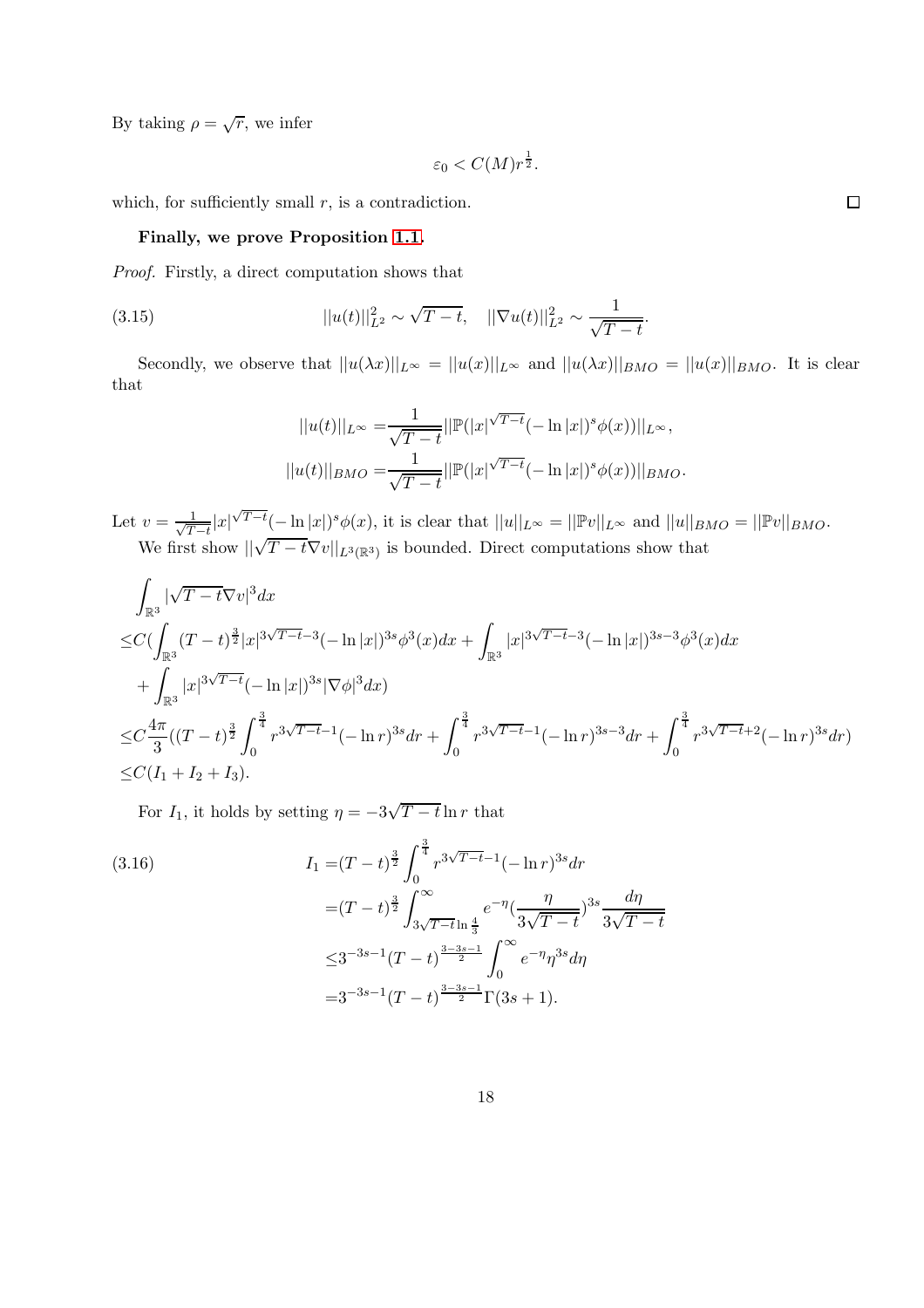For  $I_2$ , we have that

(3.17)  
\n
$$
I_2 = \int_0^{\frac{3}{4}} r^{3\sqrt{T-t}-1} (-\ln r)^{3s-3} dr
$$
\n
$$
\leq \int_0^{\frac{3}{4}} r^{-1} (-\ln r)^{3s-3} dr
$$
\n
$$
\leq \frac{1}{2-3s} (\ln 4 - \ln 3)^{3s-2}.
$$

It is obviously that

<span id="page-18-0"></span>(3.18) 
$$
I_3 = \int_0^{\frac{3}{4}} r^{3\sqrt{T-t}+2} (-\ln r)^{3s} dr \leq C.
$$

Combining with the estimates( [3.16\)](#page-17-0)-[\(3.18\)](#page-18-0), we obtain

(3.19) 
$$
\int_{\mathbb{R}^3} |\sqrt{T-t} \nabla v|^3 dx \leq C
$$

for  $0 < s < \frac{2}{3}$ .

Using the above estimate and the boundedness of  $\mathbb P$  on  $L^3$ , we get

$$
||\sqrt{T-t}\nabla u(t)||_{L^{3}} = ||\sqrt{T-t}\mathbb{P}\nabla v||_{L^{3}} \leq C_{1}||\sqrt{T-t}\nabla v||_{L^{3}} \leq C.
$$

We thus obtain by using the fact  $\dot{W}^{1,3}(\mathbb{R}^3) \hookrightarrow BMO(\mathbb{R}^3)$  that

$$
||u(t)||_{BMO(\mathbb{R}^3)} \leq \frac{C}{\sqrt{T-t}}.
$$

We now consider the estimate of  $||u(t)||_{L^{\infty}}$ . By the definition of Leray projection, we see that

(3.21) 
$$
u_i = (\mathbb{P}v)_i = v_i - \mathbb{R}_i \mathbb{R}_j v_j
$$

where  $\mathbb{R}_i$  is the Riesz transform.

On the one hand, we deduce by choosing  $|x| = e^{-\frac{s}{\sqrt{T-t}}}$ 

(3.22) 
$$
||v(t)||_{L^{\infty}} \sim \frac{1}{(T-t)^{\frac{1+s}{2}}}.
$$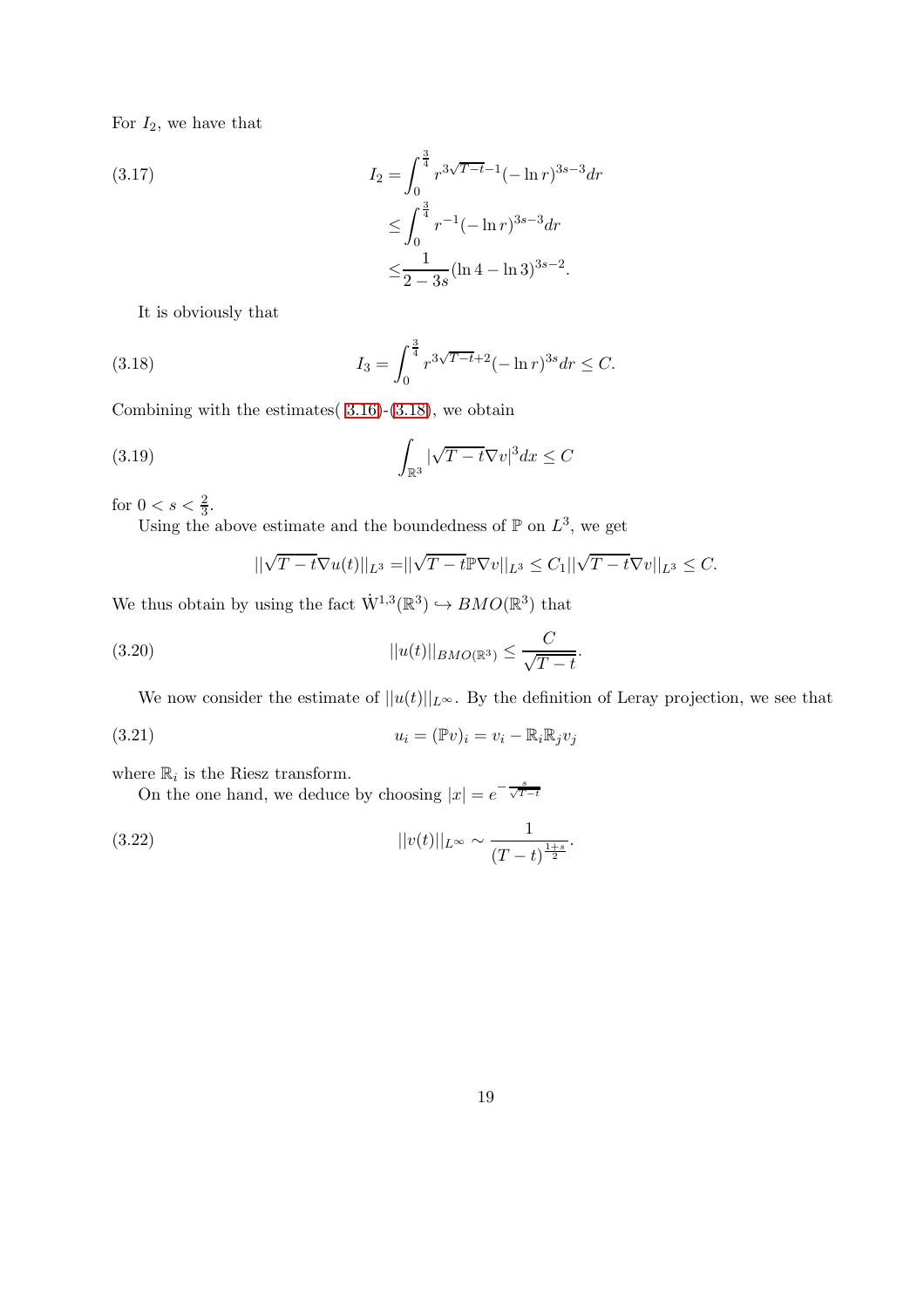On the other hand, by the definition of Riesz transform, we have

(3.23)  
\n
$$
\mathbb{R}_{i} \mathbb{R}_{j} v_{j}(0) = \frac{1}{\sqrt{T-t}} \int_{\mathbb{R}^{3}} \frac{y_{i} y_{j}}{|y|^{5}} |y|^{\sqrt{T-t}} (-\ln|y|)^{s} \phi_{j}(|y|) dy
$$
\n
$$
= \frac{1}{\sqrt{T-t}} \int_{S^{2}} \omega_{i} \omega_{j} d\omega \int_{0}^{1} r^{\sqrt{T-t}} (-\ln r)^{s} \phi_{j}(r) dr
$$
\n
$$
= \frac{1}{(T-t)^{\frac{1}{2}}} \int_{S^{2}} |\omega_{i}|^{2} d\omega \int_{0}^{1} r^{\sqrt{T-t}} (-\ln r)^{s} \phi_{j}(r) dr
$$
\n
$$
\geq \frac{1}{(T-t)^{\frac{1}{2}}} \int_{S^{2}} |\omega_{i}|^{2} d\omega \int_{0}^{\frac{1}{2}} r^{\sqrt{T-t}} (-\ln r)^{s} dr
$$
\n
$$
= \frac{1}{(T-t)^{1+\frac{s}{2}}} \frac{4\pi}{9} \int_{\sqrt{T-t}}^{\infty} e^{-\tau} r^{s} d\tau
$$
\n
$$
\geq \frac{2\pi}{9} \frac{1}{(T-t)^{1+\frac{s}{2}}} \Gamma(1+s).
$$

Collecting  $(3.21)-(3.23)$  implies

$$
||u(t)||_{L^{\infty}} \ge \frac{1}{(T-t)^{1+\frac{s}{2}}}.
$$

Combining with (3.15), (3.20), (3.24) completes the proof of Proposition [1.1.](#page-4-0)

Acknowledgments Tan was supported by the Construct Program of the Key Discipline in Hunan Province and the National Natural Science Foundation of China (No. 11871209). Yin was partially supported by the National Natural Science Foundation of China (No. 11671407), the Macao Science and Technology Development Fund (No. 0091/2018/A3), and Guangdong Province of China Special Support Program (No. 8-2015), and the key project of the Natural Science Foundation of Guangdong province (No. 2016A030311004).

 $\Box$ 

## <span id="page-19-0"></span>References

- [1] J. Leray, Sur le mouvement d'un liquide visqueux emplissant l'espace, Acta. Math. 63 (1934) 183-248.
- [2] T. Buckmaster and V. Vicol, Nonuniqueness of weak solutions to the Navier-Stokes equation, Ann.Math. 189 (2019) 101-144.
- <span id="page-19-2"></span>[3] L. Caffarelli, R. Kohn, and L. Nirenberg, Partial regularity of suitable weak solutions of the Navier-Stokes equations, Comm.Pure Appl.Math. 35 (1982) 771-831.
- <span id="page-19-3"></span>[4] M. Cannone, Ondelettes, paraproduits et Navier-Stokes. DiderotEditeur,Paris (1995) With apreface by Yves Meyer
- <span id="page-19-1"></span>[5] A. Cheskidov, S. Friedlander and R. Shvydkoy. On the energy equality for weak solutions of the 3D Navier-Stokes equations, Advances in mathematical fluid mechanics Springer, Berlin, (2010) 171-175.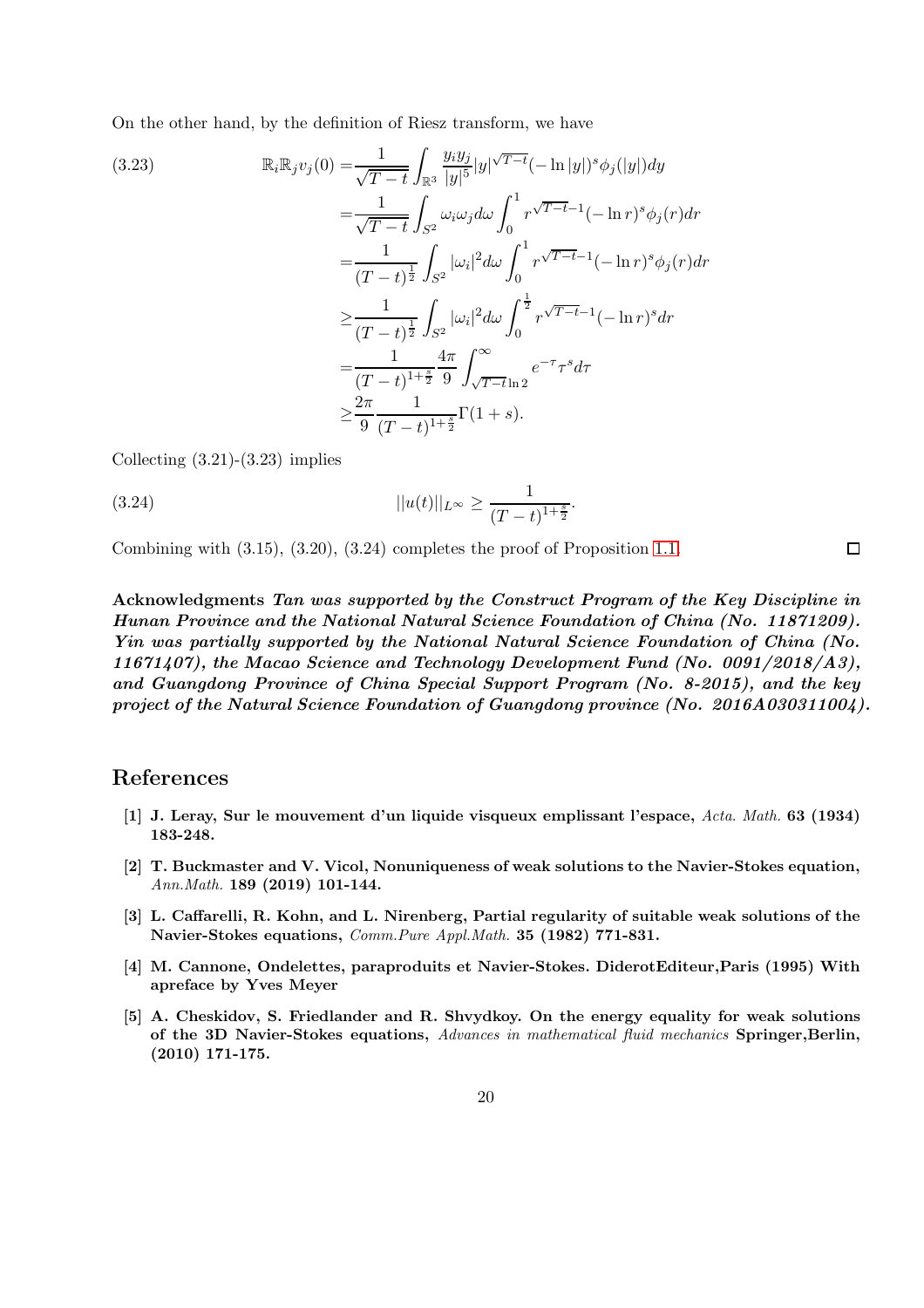- <span id="page-20-5"></span>[6] L. Escauriaza, G. Seregin, V. Šverák,  $L^{3,\infty}$  solutions to the Navier-Stokes equations and backward uniqueness, Russian Math. Surveys 58 (2003) 186-212.
- <span id="page-20-12"></span>[7] E.B. Fabes, B.F. Jones, and N.M. Riviere, The initial value problem for the Navier- Stokes equations with data in  $L^p$ , Arch. Rational Mech. Anal. 45 (1972) 222-240.
- <span id="page-20-0"></span>[8] R. Farwig and Y. Taniuchi, On the energy equality of Navier-Stokes equations in general unbounded domains,  $Arch.Math.$  (Basel)  $95(5)$  (2010) 447-456.
- [9] H. Fujita and T. Kato, On the nonstationary Navier-Stokes system, Rend. Sem. Mat. Univ. Padova 32 (1962) 243-260.
- <span id="page-20-8"></span>[10] C. He and Y.Wang, Limiting case forthe regularity criterion of the Navier-Stokes equations and the magnetohydrodynamic equations, Sci. China Math. 53 (2010) 1767-1774.
- <span id="page-20-3"></span>[11] E. Hopf, Uber die Aufangswertaufgabe für die hydrodynamischen Grundgleichungen, Math. Nachr. 4 (1950-51) 213-231.
- <span id="page-20-1"></span>[12] S. Kaniel and M. Shinbrot, Smoothness of weaksolutions of the Navier-Stokes equations, Arch. Rational Mech. Anal. 24 (1967) 302-324.
- <span id="page-20-2"></span>[13] A.A. Kiselev and O.A. Ladyzhenskaya, On the existence and uniqueness of the solution of the nonstationary problem for a viscous incompressible fluid, Izv. Akad. Nauk SSSR Ser. Mat. 21 (1957) 655-680.
- <span id="page-20-6"></span>[14] H. Kozono and Y. Taniuchi, Biliniear estimates in BMO and the Navier-Stokes equations, Math.z. 235 (2000) 173-194.
- <span id="page-20-7"></span>[15] H. Kim and H. Kozono, Interior regularity criteria in weak spaces for the Navier-Stokes equa- tions, Manuscripta Math. bf 115 (2004) 85-100.
- <span id="page-20-11"></span>[16] I. Kukavica, Role of the pressure for validity of the energy equality for solutions of the Navier-Stokes equation, J. Dynam. Differential Equations 18(2) (2006) 461-482.
- <span id="page-20-13"></span>[17] T.M. Leslie and R. Shvydkoy, Conditions implying energy equality for weak solutions of the Navier-Stokes equations.  $SIAM J. Math. Anal. 50(1)$  (2018) 870-890.
- <span id="page-20-14"></span>[18] T.M. Leslie and R. Shvydkoy, The energy measure for the Euler and Navier-Stokes equations, Arch. Rational Mech. Anal. 230 (2018) 459-492.
- <span id="page-20-16"></span>[19] O. A. Ladyzhěnskaya and G. A. Seregin, On partial regularity of suitable weak solutions to the three-dimensional Navier-Stokes equations, J. Math. Fluid Mech. 1 (1999) 356-387.
- <span id="page-20-10"></span>[20] O.A.Ladyzhěnskaja, V.A.Solonnikov and N.N.Ural'ceva, Linear and quasilinear equations of parabolic type. Translated from the Russianby S.Smith. T ranslations of Mathematical Monographs, AmericanMathematicalSociety, Providence,R.I. 23 1968.
- <span id="page-20-4"></span>[21] O. A. Ladyzhěnskaya, Uniqueness and smoothness of generalized solutions of Navier-Stokes equations, Zap. Naučn. Sem. Leningrad. Otdel. Mat. Inst. Steklov. (LOMI) 5 (1967) 169-185.
- <span id="page-20-15"></span>[22] F. H. Lin, A new proof of the Caffarelli-Kohn-Nirenberg theorem, Comm. Pure Appl. Math. 51 (1998) 241-257.
- <span id="page-20-9"></span>[23] J.L. Lions, Sur la régularité et l'unicité des solutions turbulentes des équations de Navier-Stokes, Rend.Sem.Mat.Univ. Padova. 30 (1960) 16-23.